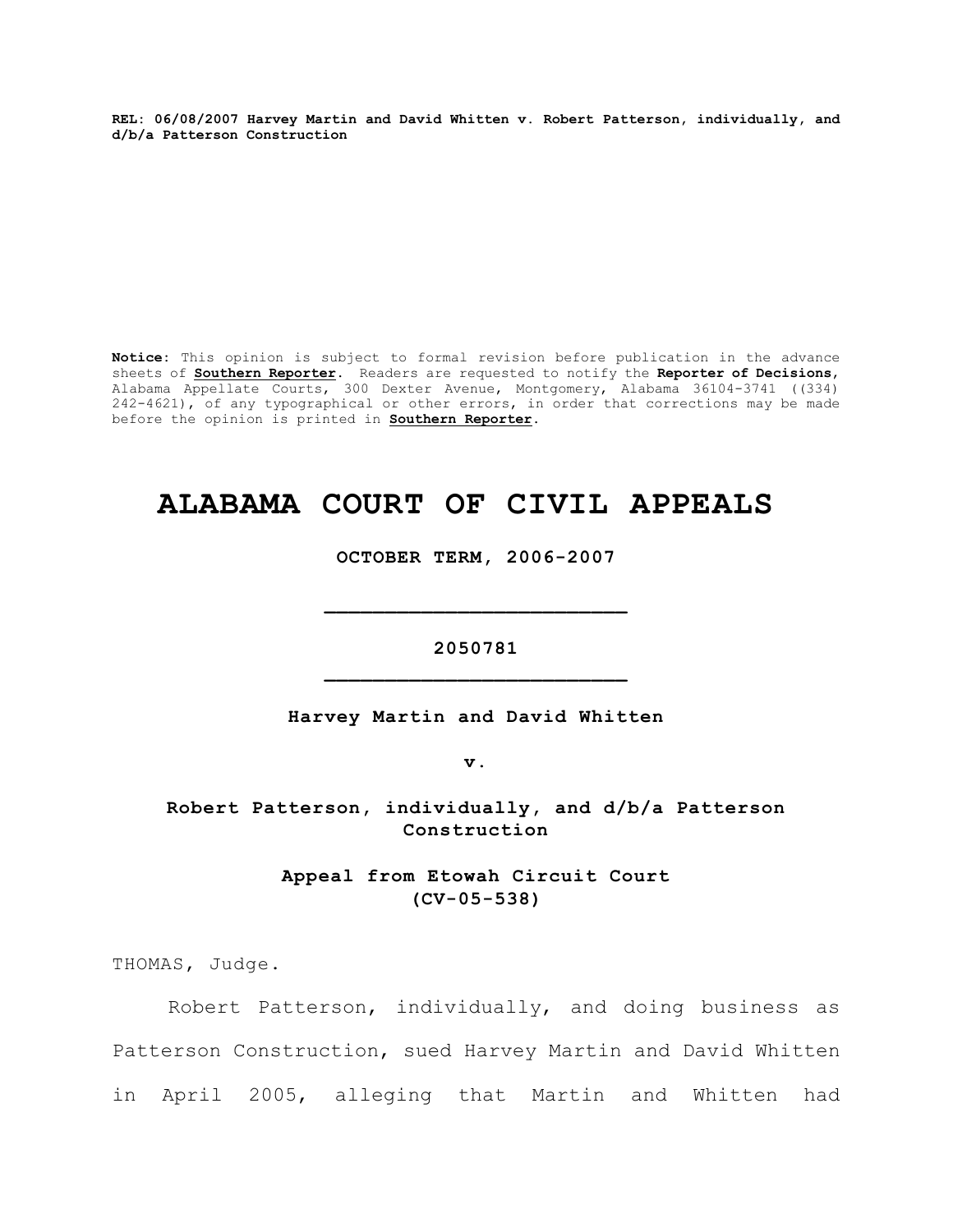intentionally caused him emotional distress and seeking damages. Patterson also filed a motion for a temporary restraining order prohibiting Martin and Whitten from committing certain types of conduct to harass Patterson; the trial court granted that motion. Patterson later amended his complaint to also allege that Martin and Whitten had invaded his privacy. After several ore tenus proceedings, the trial court entered a judgment holding that no intentional infliction of emotion distress had occurred, that Martin and Whitten were liable for the invasion of Patterson's privacy, and making the restraining order permanent. The trial court also awarded Patterson \$10 in damages for Martin and Whitten's invasion of his privacy. Martin and Whitten filed a postjudgment motion that was denied by operation of law; they then timely appealed to this court. We affirm in part and reverse in part.

#### Factual Background

Although the allegations Patterson made at trial were related to specific instances of conduct on the part of Martin and Whitten, it appears that the parties had previously developed their animosity toward each other. In approximately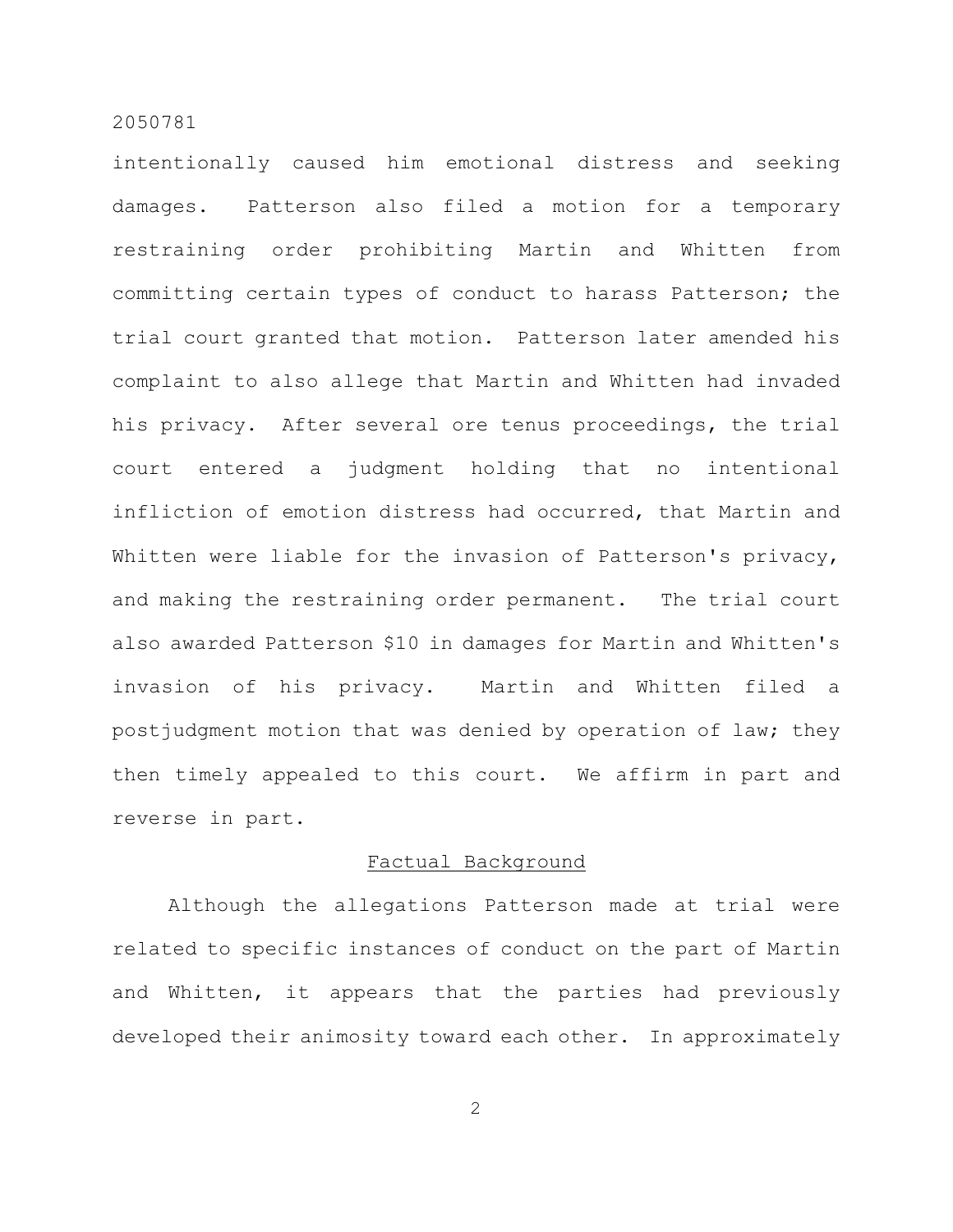2000 Martin formed a nonprofit organization named the "Attalla Coalition." According to Martin, the purpose of the Attalla Coalition was to keep the residents of the City of Attalla informed of the city's actions and to represent the residents' interests. Martin served on the Attalla City Council at the time of the trial. During a recent election Martin ran for the office of mayor of Attalla and Whitten ran for a position on the Attalla City Council; both lost those elections. At some point before the trial court's proceedings, Martin had requested from the City of Attalla information relating to the bid process by which Patterson had been awarded contracts with the City of Attalla. It was following those requests that Patterson brought his action against Martin and Whitten.

The trial court granted Patterson's request for a temporary restraining order on April 15, 2005, prohibiting Martin and Whitten from "contacting, following, threatening, intimidating, harassing in any manner, or being within 500 feet of the plaintiff." In May 2005, the trial court conducted a hearing to determine whether to continue the temporary restraining order or enter a preliminary injunction. During that hearing Shane Jenkins, a process server employed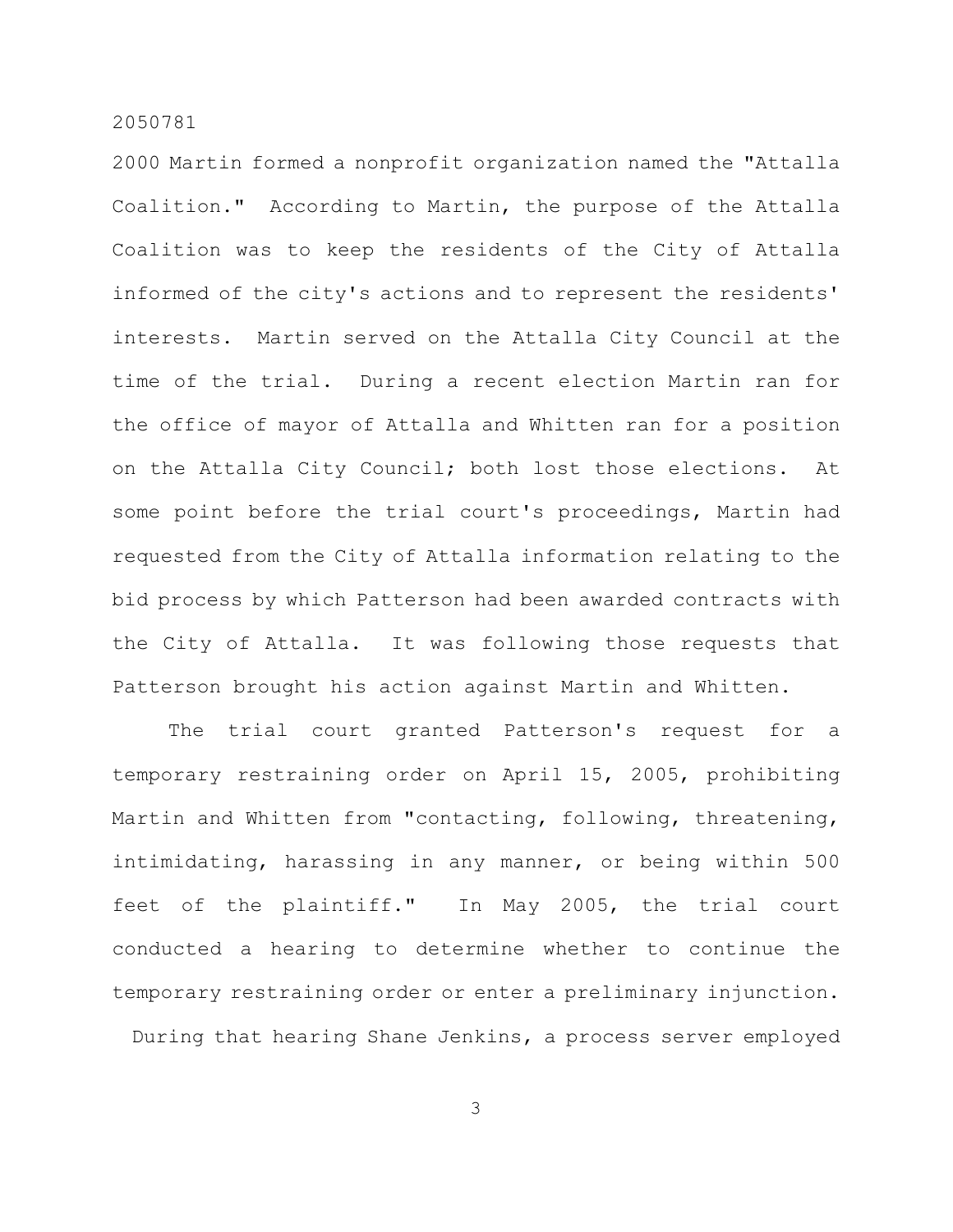by Patterson's attorney, testified that upon delivery of the complaint and temporary restraining order to Martin and Whitten he had observed Whitten make several statements about Patterson –- including that if Patterson "doesn't watch what he does he is going to end up just like his brother." Jenkins testified that he understood Whitten to be alluding to a brother of Patterson's who had been killed years earlier after being stabbed in the throat.

According to Patterson's May 2005 testimony, Martin had driven his van on multiple occasions past locations where Patterson and his employees were working on construction projects for –- and in –- the City of Attalla. Patterson testified that when Martin drove by he would yell from his open window at Patterson and his work crew, honk the horn of his vehicle, laugh, and point at a video camera that was mounted on his dashboard. Specifically, Patterson alleged that Martin would yell "O'Rear," at him or his crew; "O'Rear" was the last name of the mayor of the City of Attalla at that time.<sup>1</sup> Patterson stated that Martin's conduct disrupted both

 $1$ Patterson never offered an explanation for why Martin may have been inclined to yell "O'Rear." It would appear from the context of this case, however, that Martin's intent was to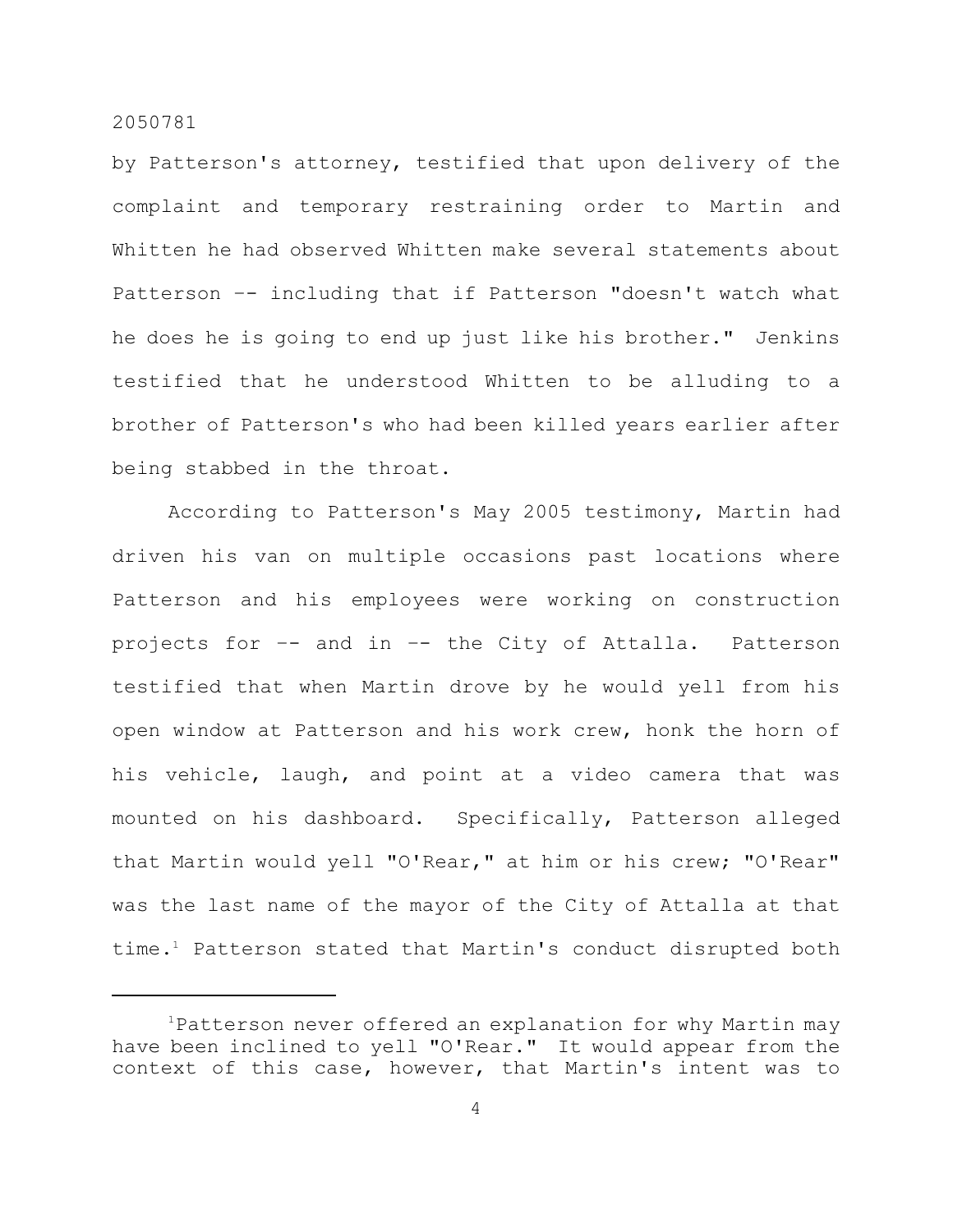his and his employees' ability to concentrate on the proper pouring of concrete during their construction projects. Martin's and Whitten's conduct was particularly stressful to Patterson, he testified, because of the demanding task of his particular concrete construction projects. Patterson added that many of his projects were conducted on busy highways, and he indicated that the added stress caused by Martin's conduct put both himself and his employees in greater danger from passing traffic. Several employees of Patterson's also testified that the work crew's ability to perform their jobs was disrupted because of Martin's conduct. One employee stated that Patterson typically became angry and difficult to work for because of Martin's conduct.

The trial court continued the May 2005 hearing to a later date to afford Martin and Whitten an opportunity to refute the evidence adduced by Patterson with their own witnesses. Following the May 2005 hearing, the trial court ordered that the temporary restraining order of April 15, 2005, continue in

indicate to Patterson that he was keeping surveillance of Patterson and to suggest that there was a shady connection between Mayor O'Rear and Patterson.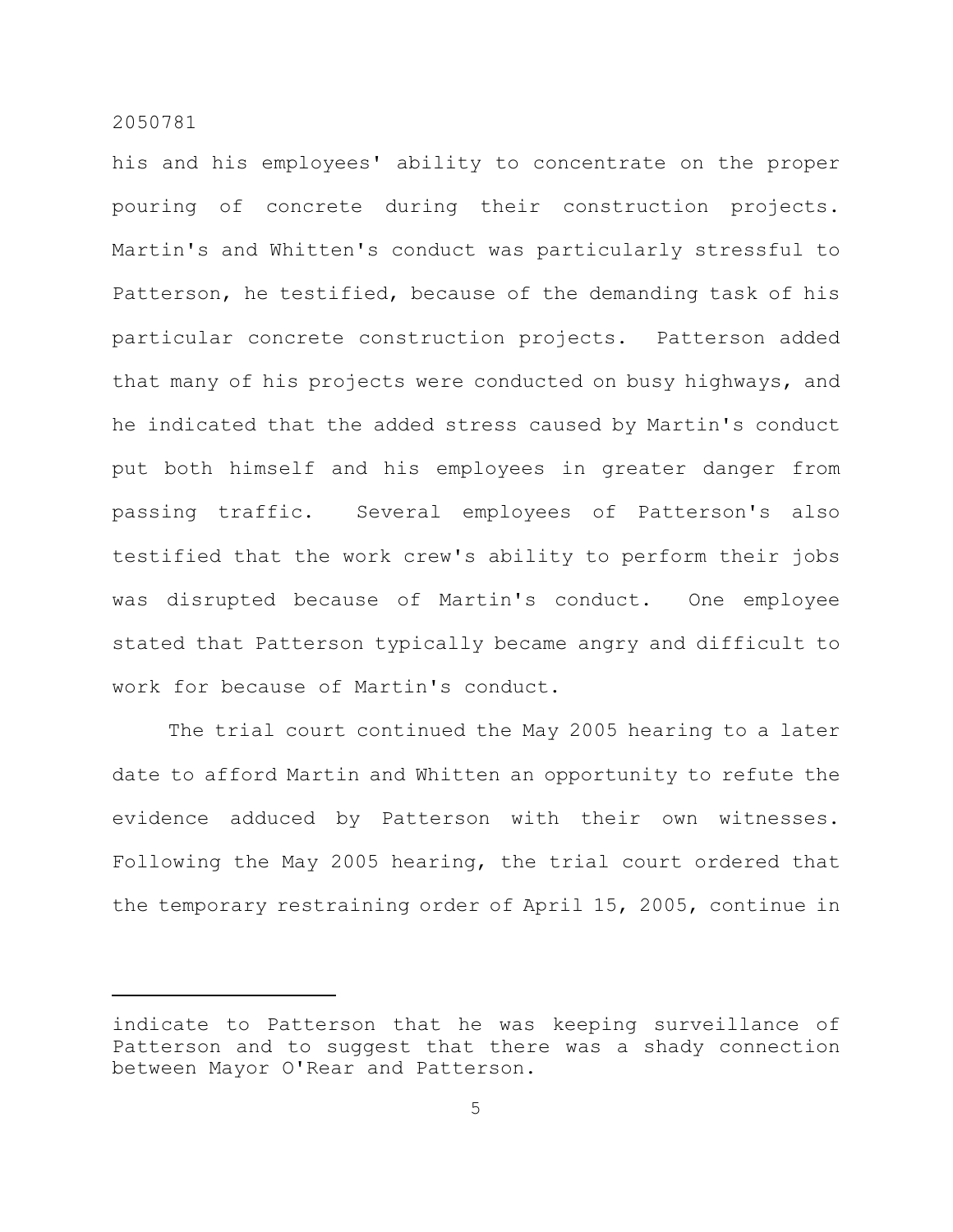force, but it subsequently removed Whitten from the restrictions of that order.

In October 2005, the trial court conducted a second ore tenus proceeding, during which Martin and Whitten testified and contradicted Patterson's allegations, specifically denying that they had engaged in the conduct Patterson had alleged. Other witnesses for Martin and Whitten provided alibis for the two men.

Following the October 2005 proceeding, the trial court entered a judgment stating, in relevant part:

"This cause came on for trial on [Patterson's] complaints for Intentional Infliction of Emotional Distress, Invasion of Privacy and for Temporary/Permanent Restraining Order and on [Martin and Whitten's] Motion to Vacate/Dissolve Court's previous Order granting temporary relief. After consideration of the evidence, the Court finds as follows:

"1. [Patterson] presented evidence, if believed [that] would entitle him to the relief requested and for a permanent restraining order. The testimony offered by [Martin and Whitten] if believed would require a finding that [Patterson's] complaints are not proven by substantial evidence.

"2. The Court based on the foregoing finds against [Patterson] and in favor of [Martin and Whitten] on the issue of Intentional Infliction of Emotional Distress and in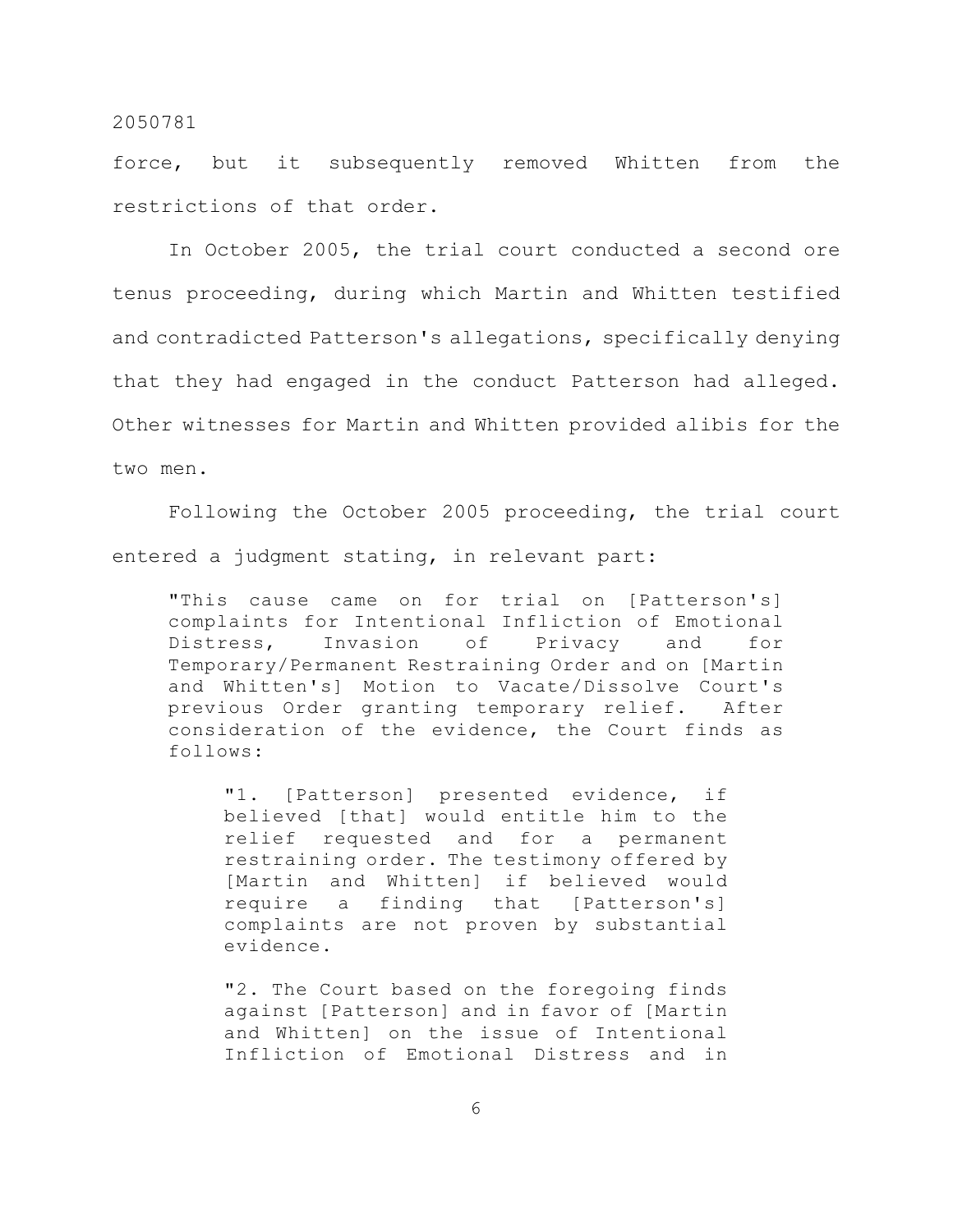favor of [Patterson] and against [Martin and Whitten] on the issue of Invasion of Privacy and assesses [Patterson's] damages at \$10 and costs.

"3. The Court's Restraining order of April 15, 2005 is hereby made permanent and any bond money posted is ordered refunded. $"$ 

Martin and Whitten filed a motion for a new trial or, in the alternative, a 'motion to reconsider,' alleging that the trial court had erred in determining that they had invaded Patterson's privacy had occurred and in not providing proper notice that it would conduct a hearing on the merits of a permanent injunction. Martin and Whitten's postjudgment motion was denied by operation of law; they then timely appealed to this court.

#### Discussion

Martin and Whitten present three arguments for our consideration: (1) that no evidence was presented as to

 $2$ The trial court's reference to a previous order may not be sufficient to meet the specificity requirements of a permanent injunction, see Rule 65(d)(2), Ala. R. Civ. P. (stating that "[e]very order granting an injunction shall set forth the reasons for its issuance; shall be specific in terms; shall describe in reasonable detail, and not by reference to the complaint or other document, the act or acts sought to be restrained"); however, Martin and Whitten have not raised compliance with this rule as an issue in their appeal.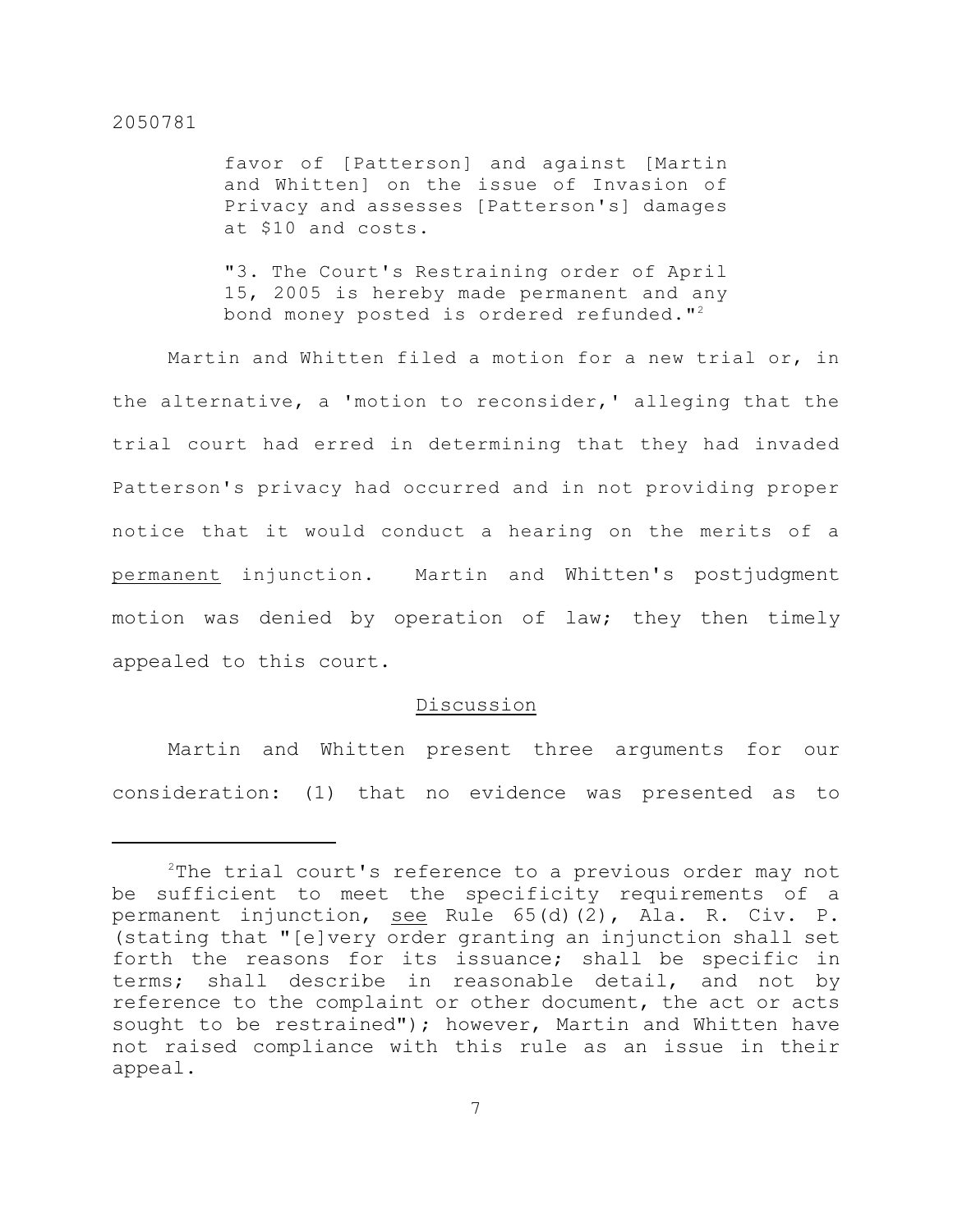Whitten's conduct that would indicate that a preliminary injunction should be imposed upon him; (2) that both Martin and Whitten are entitled to a new trial on the merits on the issue of invasion of privacy; and (3) that both Martin and Whitten are entitled to a new trial on the merits on Patterson's claim seeking injunctive relief because the parties had not agreed to consolidate the hearings on the preliminary injunction with a hearing on the merits of a permanent injunction.

# The Injunction

For ease of analysis, we address Martin and Whitten's arguments regarding the injunction together. Martin and Whitten first argue that Patterson did not meet the requirements necessary for a preliminary injunction against Whitten; however, the trial court entered a permanent injunction. The trial court's judgment states that the matter that was tried included Patterson's request for a "Temporary/Permanent Restraining Order," and the court specified in its judgment that it was making permanent the previously entered restraining order. Our supreme court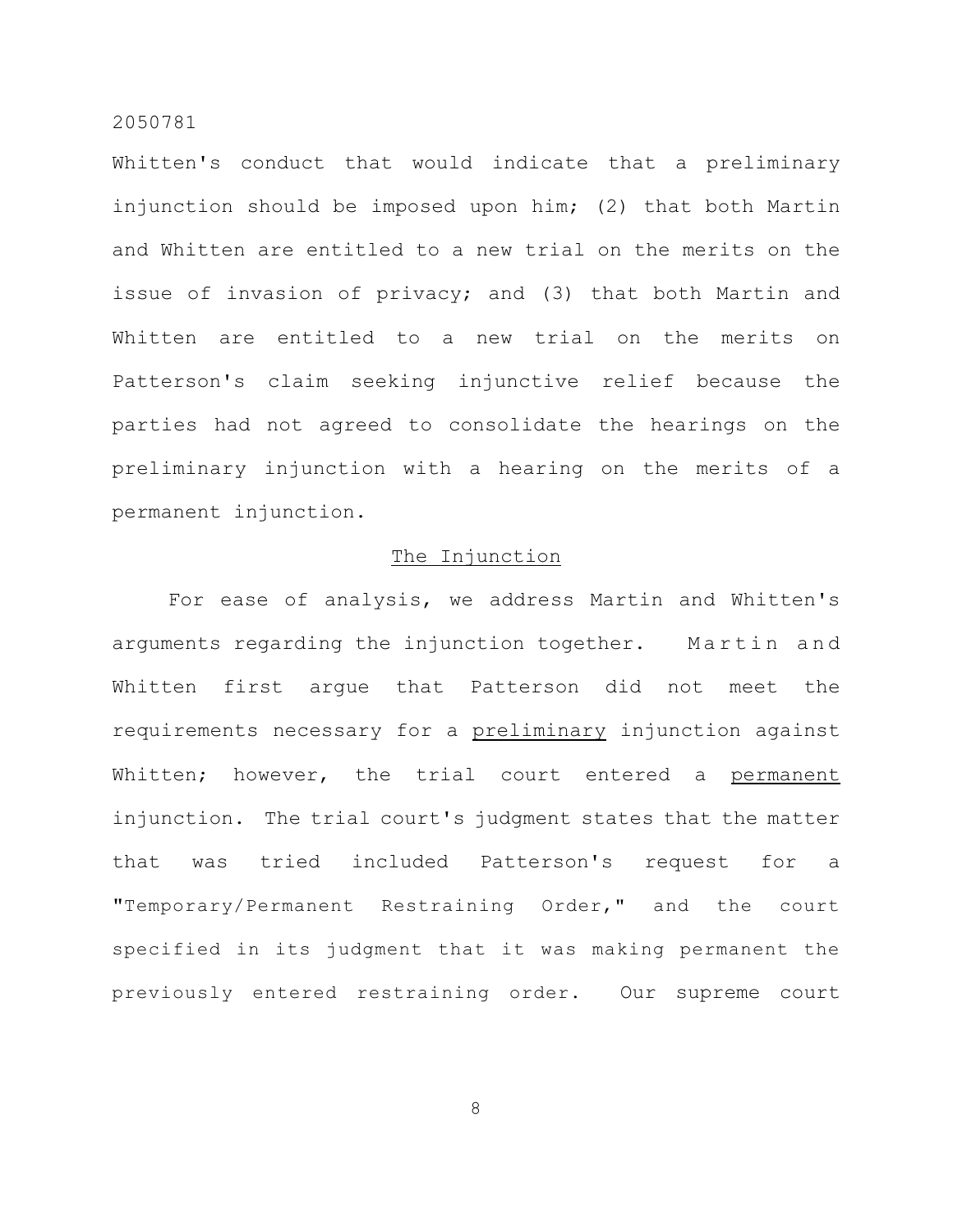explained the difference between a preliminary injunction and

a permanent injunction as follows:

"To be entitled to a permanent injunction, a plaintiff must demonstrate success on the merits, a substantial threat of irreparable injury if the injunction is not granted, that the threatened injury to the plaintiff outweighs the harm the injunction may cause the defendant, and that granting the injunction will not disserve the public interest. Clark Constr. Co. v. Pena, 930 F. Supp. 1470 (M.D. Ala. 1996). The elements required for a preliminary injunction and the elements required for a permanent injunction are substantially similar, except that the movant must prevail on the merits in order to obtain a permanent injunction, while the movant need only show a likelihood of success on the merits in order to obtain a preliminary injunction. Pryor v. Reno, 998 F. Supp. 1317 (M.D. Ala. 1998) [overruled on other grounds by Pryor v. Reno, 171 F. 3d 1281 (11th Cir. 1999)]. The purpose of a preliminary injunction is to preserve the status quo until a full trial on the merits can finally determine the contest. [University of Texas v.] Camenisch, 451 U.S. [390,] 395, 101 S.Ct. 1830[, 1834 (1981)]."

TFT, Inc. v. Warning Sys., Inc., 751 So. 2d 1238, 1242 (Ala.

1999). The standard of review applicable to each type of injunction is also different. "A preliminary injunction is reviewed under an abuse-of-discretion standard, whereas a permanent injunction is reviewed de novo." TFT, 751 So. 2d at 1241 (citing Smith v. Madison County Comm'n, 658 So. 2d 422, 423 n. 1 (Ala. 1995)).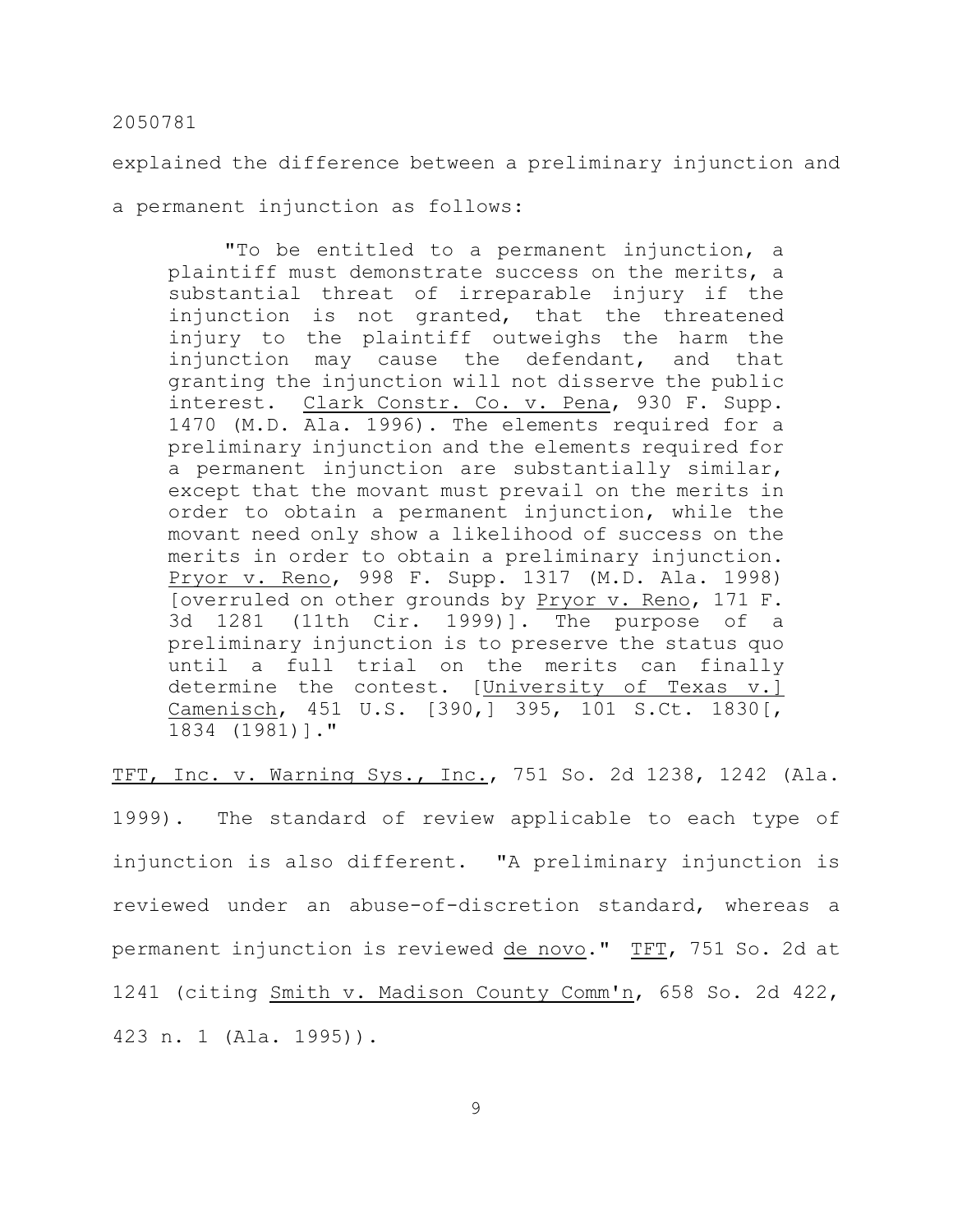Martin and Whitten argue that a preliminary injunction was wrongly entered against Whitten and cite only to cases that pertain to the grant of a preliminary injunction to support their argument. Thus, the arguments made by Martin and Whitten regarding the propriety of entering a preliminary injunction are inapposite to the issue whether the trial court should have granted a permanent injunction.<sup>3</sup> "'[I]t is not the function of [a] Court to do a party's legal research or to make and address legal arguments for a party based on undelineated general propositions not supported by sufficient authority or argument.'" Butler v. Town of Argo, 871 So. 2d 1, 20 (Ala. 2003) (quoting Dykes v. Lane Trucking, Inc., 652 So. 2d 248, 251 (Ala. 1994)); see also Rule 28(a)(10), Ala. R. App. P. Consequently we will not further address this issue.

Martin and Whitten's second argument regarding the injunction is that they did not receive proper notice that a hearing on the merits of a permanent injunction would be held,

 $3$ Additionally, although Martin and Whitten assert that there was no evidence presented by Patterson that "would show guilt relating to any action on the part of Whitten," we note that Whitten admitted that he rode by Patterson's work site with Martin on at least one occasion; also, when Whitten was served with Patterson's lawsuit, Whitten allegedly made threatening comments regarding Patterson.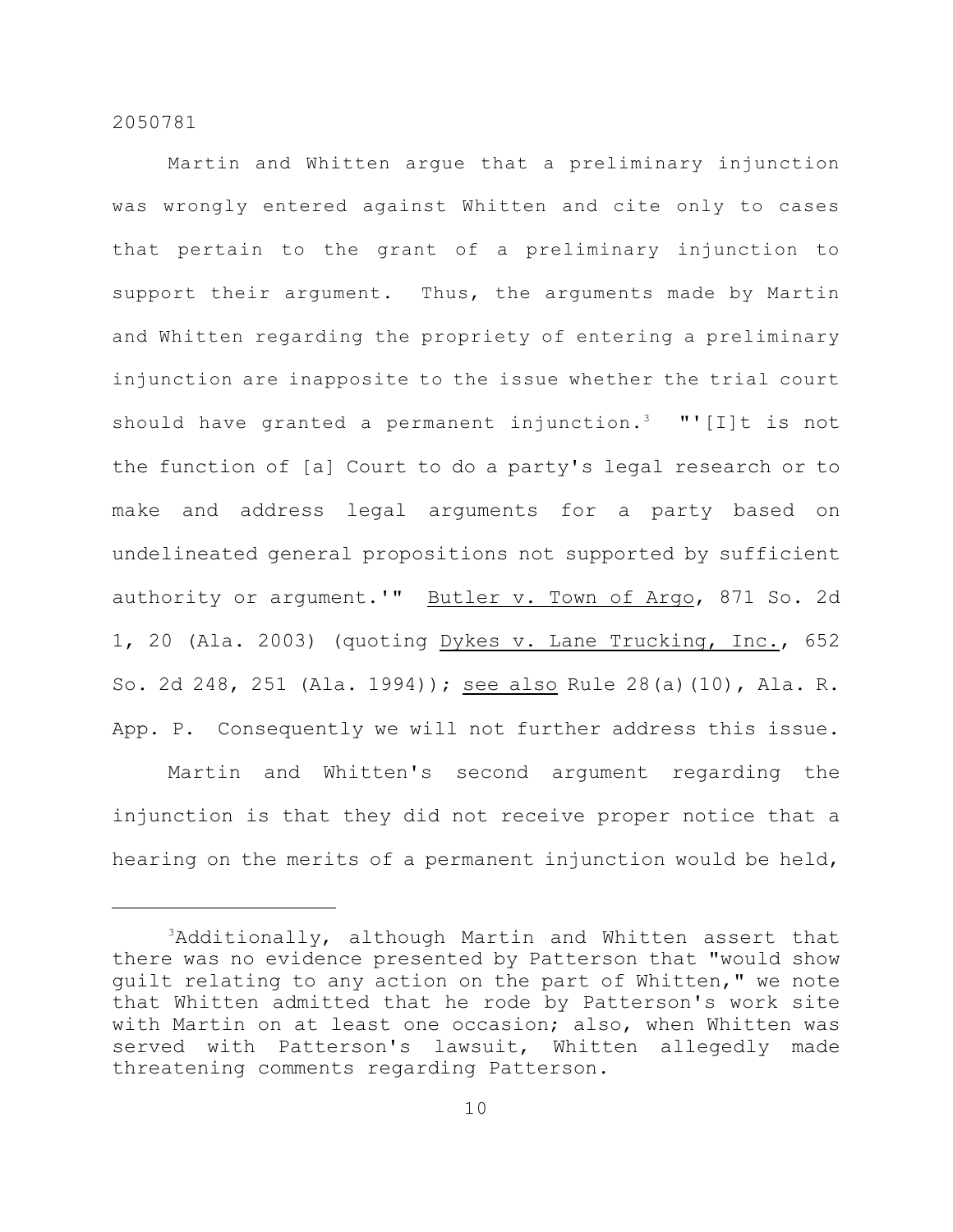as opposed to a hearing on the propriety of a preliminary injunction. The primary case Martin and Whitten rely upon for this argument is Woodward v. Roberson, 789 So. 2d 853 (Ala. 2001). In Woodward, our supreme court noted:

"It is appropriate for the trial court, either before or after the commencement of the hearing on an application for a preliminary injunction, to order that the trial of the action on the merits be consolidated with that hearing. Rule 65(a)(2), Ala. R. Civ. P. However, such a consolidation must conform to the rights of the litigants to reasonable notice. Pughsley v. 3750 Lake Shore Drive Coop. Bldg., 463 F.2d 1055 (7th Cir.(Ill.)1972) (per then Circuit Judge John Paul Stevens)."

Woodward, 789 So. 2d at 855. Pughsley v. 3750 Lake Shore Drive Coop. Bldg., 463 F.2d 1055 (7th Cir. 1972), which is cited in Woodward, also stated that "the parties should be given a clear opportunity to object, or to suggest special procedures, if a consolidation is to be ordered." 463 F.2d at 1057.

In determining that the trial court had entered a preliminary injunction and not a permanent injunction in Woodward, our supreme court distinguished the facts in that case from those in TFT by observing that "the parties in TFT agreed to the consolidation of the hearing on the preliminary-injunction request with a hearing on the merits."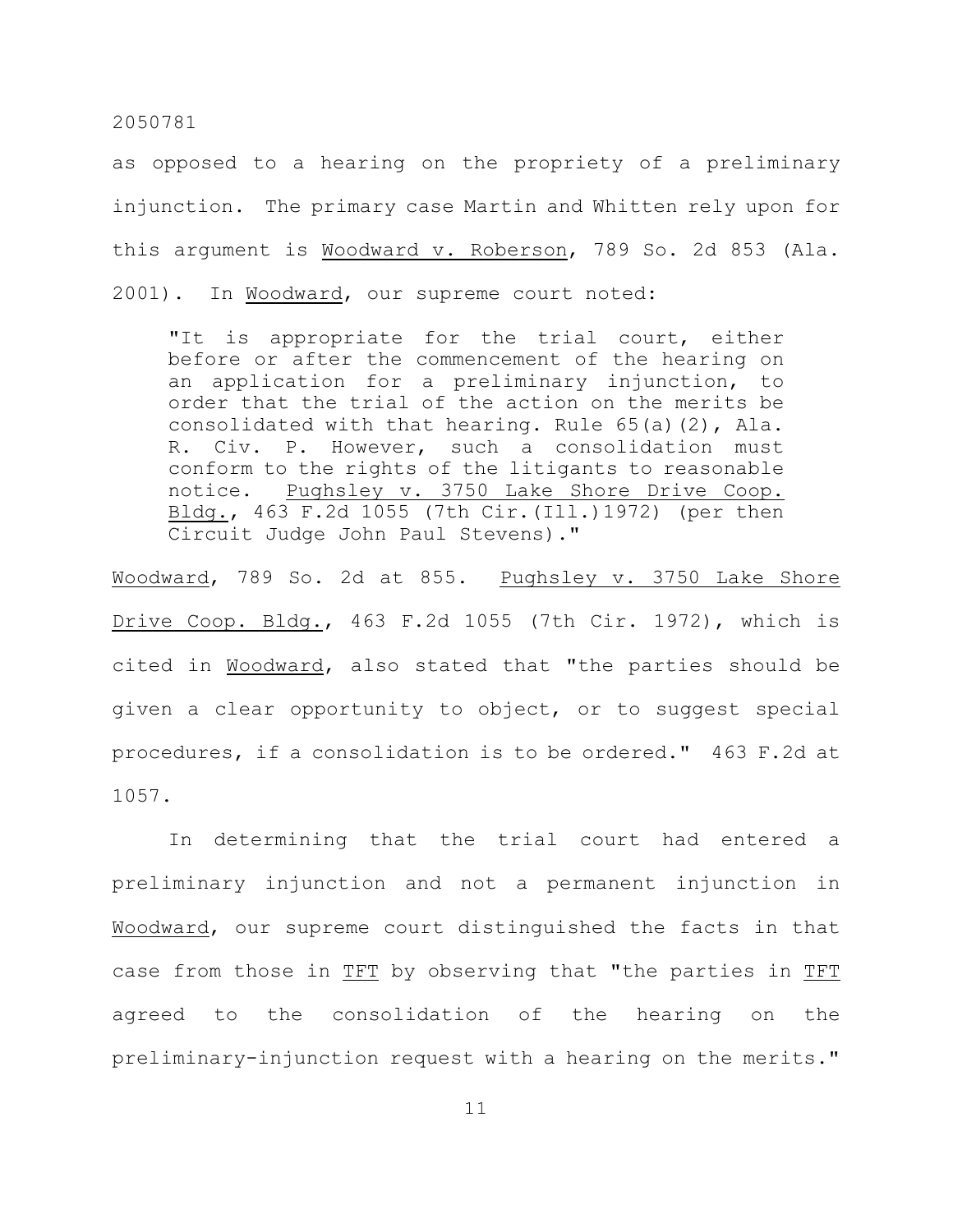789 So. 2d at 855 (citing TFT, 751 So. 2d at 1241-42). In regard to that agreement our supreme court noted in TFT that "the trial court asked the parties during the hearing, 'Are we going to combine this hearing with any subsequent hearing, for the record?' and to that question counsel for each of the parties responded, 'Yes, sir.'" 751 So. 2d at 1242. Although at the conclusion of the second hearing in this case the parties agreed to "submit it" for the trial court's consideration, such an agreement is not similar to the agreement in TFT. In fact, the agreement to submit the issue for the trial court's determination in this case is similar to dialogue between the trial court and the attorneys in Pughsley, supra. In that case the trial court stated:

"'Now I am going to insist, counsel, that whatever your total case is, and I want to give you every reasonable opportunity to put it in, that you complete it before I request the defendants to go ahead.

"'Now, can you produce your witness tomorrow....'" 463 F.2d at 1056. In determining that the trial court's statement in Pughsley did not meet the notice requirement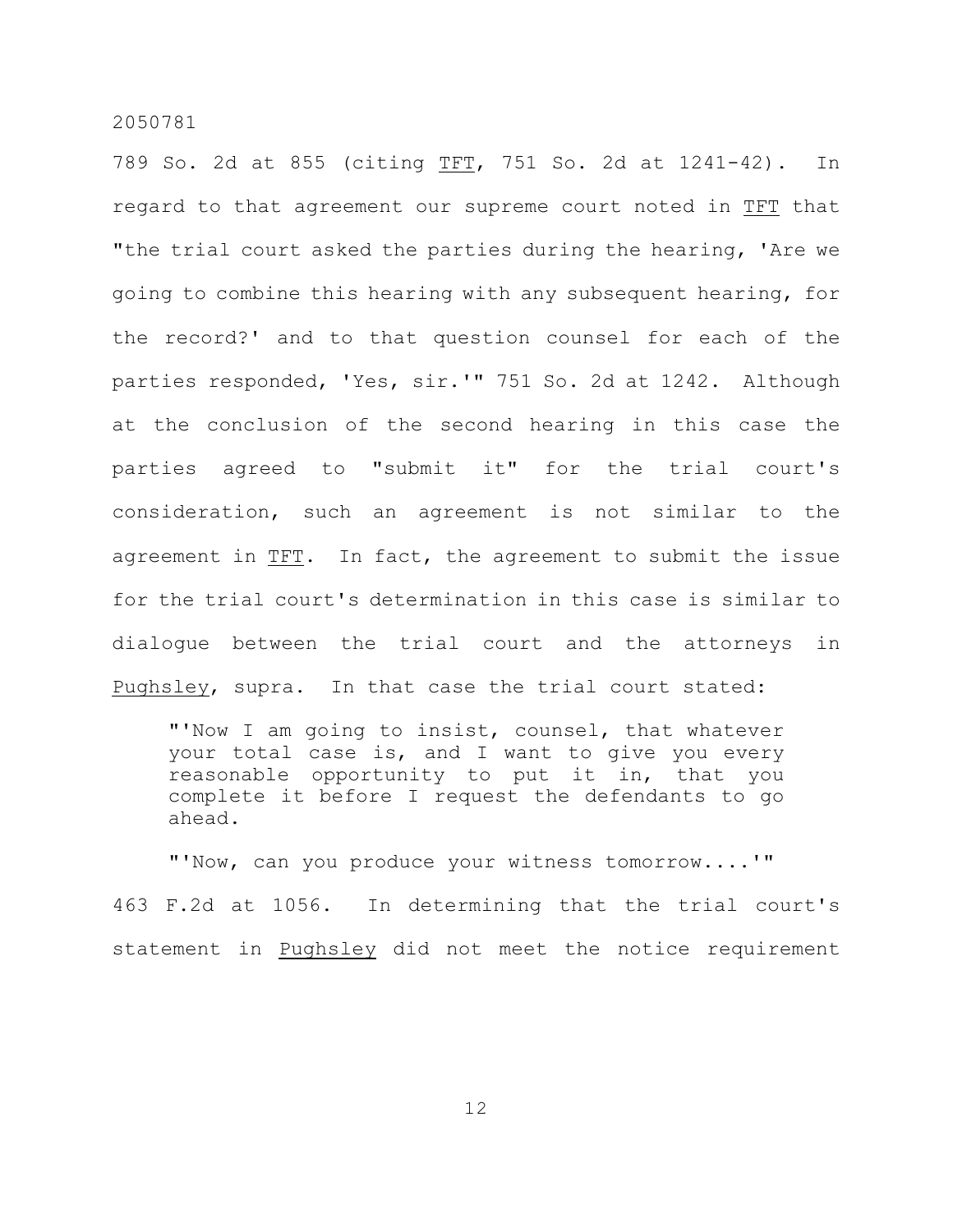under Rule  $65$ (a)(2), $4$  Fed. R. Civ. P., the United States Court of Appeals for the Seventh Circuit stated that the "[p]laintiffs' counsel could reasonably have understood the judge as merely requiring a presentation on the following day of the remainder of plaintiffs' 'total case' in support of their pending motion. That was the only hearing then in progress." Id. at 1057. Similarly, within the context of the overall trial-court proceedings in this case, it is apparent that the parties intended to submit the question whether the preliminary injunction should be entered for the trial court's consideration –- they did not agree to submit the question whether a permanent injunction should be entered. However, our analysis does not end with that determination, because:

"A party contesting the entry of final judgment at the preliminary injunction stage, however, must demonstrate prejudice as well as surprise. The action may be remanded to the trial court for a determination of whether prejudice has resulted. On the other hand, if it is clear that consolidation did not detrimentally affect the litigants, as, for example, when the parties in fact presented their entire cases and no evidence of significance would be forthcoming at trial, then the trial court's consolidation will not be considered to have been improper."

 ${}^{4}$ Rule 65(a)(2), Fed. R. Civ. P., is identical to Rule 65(a)(2), Ala. R. Civ. P.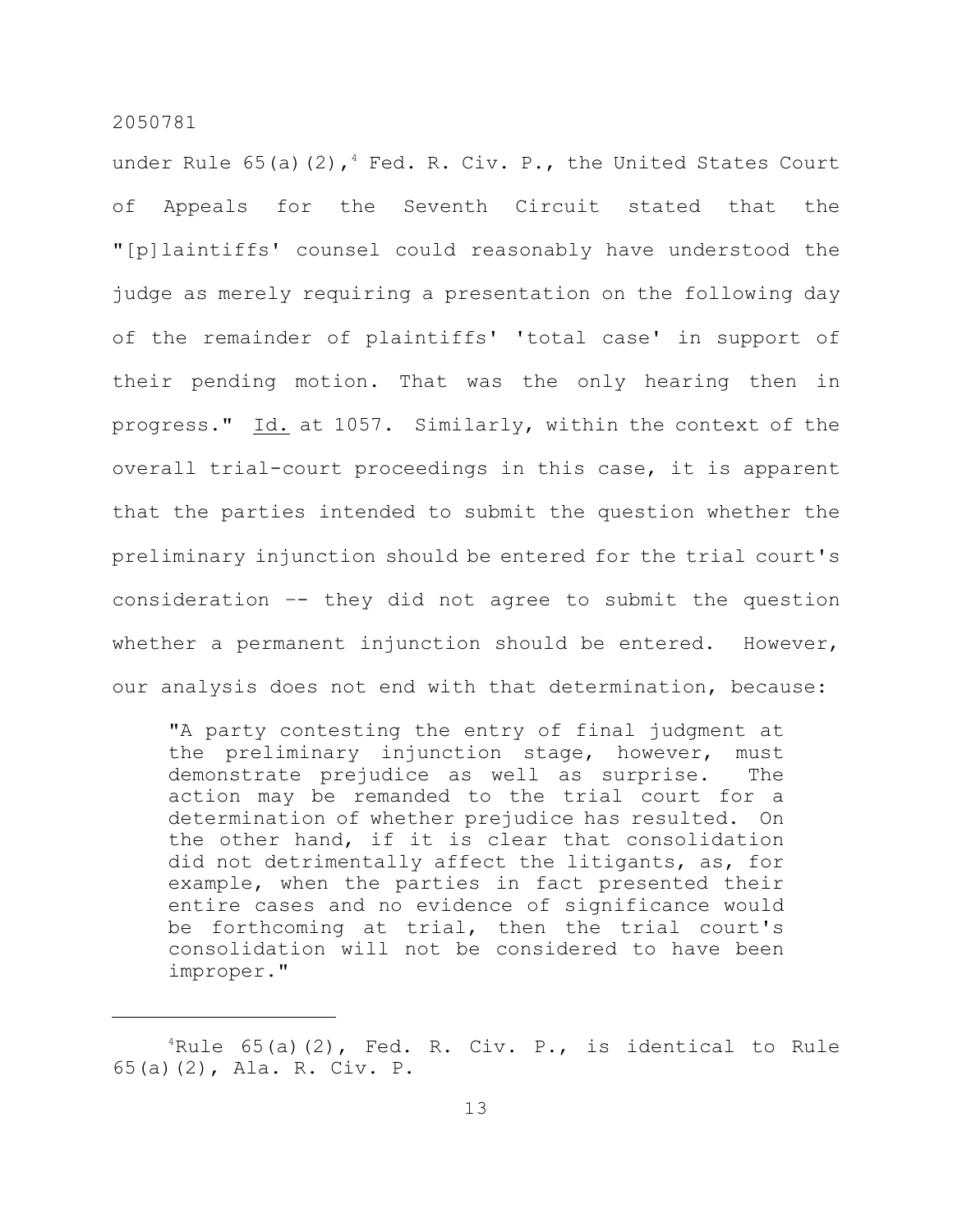11A Charles Allan Wright et al., Federal Practice and Procedure: Civil § 2950 (2d ed. 1995) (footnotes omitted); see also Rule 45, Ala. R. App. P. (providing that "[n]o judgment may be reversed or set aside, nor new trial granted in any ... case ... for error as to any matter of ... procedure, unless ... after an examination of the entire cause, it should appear that the error complained of has probably injuriously affected substantial rights of the parties"). In this case Martin and Whitten have not demonstrated that they were prejudiced by the trial court's consolidation of the hearing on the preliminary injunction with a hearing on the merits of a permanent injunction. Indeed, the trial court afforded Martin and Whitten a chance to present their evidence and arguments against any injunction by holding a second hearing. Martin and Whitten do not argue that did not have a chance to present their entire case or that there would be any additional "evidence of significance" that "would be forthcoming at trial." Therefore, we affirm the judgment of the trial court as to this issue.

# The Invasion of Privacy Claim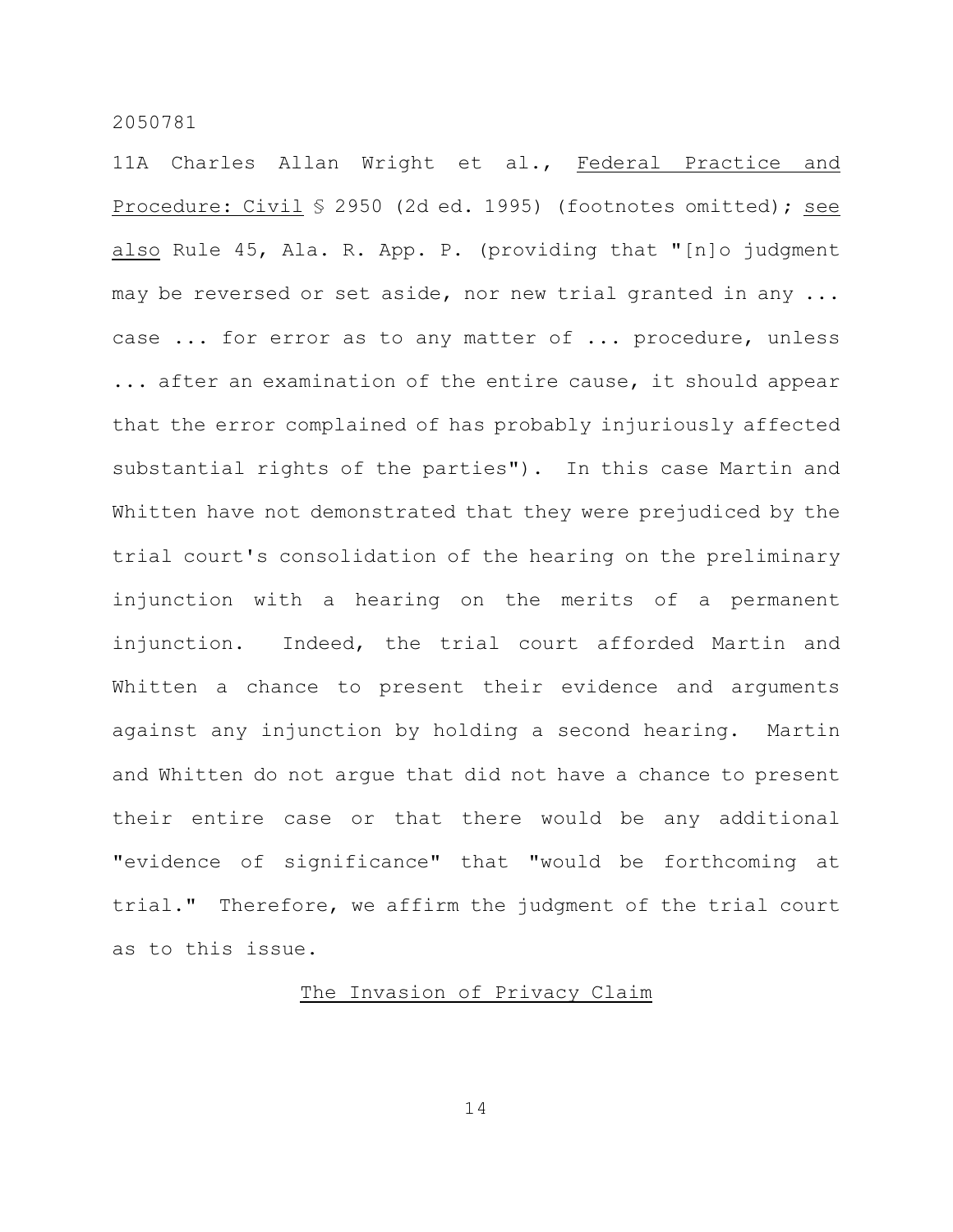Martin and Whitten's third argument is that they are entitled to a new trial on the merits of Patterson's invasionof-privacy claim. We first note that in this case the trial court heard ore tenus testimony.

"'[W]hen a trial court hears ore tenus testimony, its findings on disputed facts are presumed correct and its judgment based on those findings will not be reversed unless the judgment is palpably erroneous or manifestly unjust.' Philpot v. State, 843 So. 2d 122, 125 (Ala. 2002). Moreover, when a trial court makes no specific findings of fact, 'this Court will assume that the trial judge made those findings necessary to support the judgment.' Transamerica Commercial Fin. Corp. v. AmSouth Bank, N.A., 608 So. 2d 375, 378 (Ala. 1992). Under the ore tenus rule, '"appellate courts are not allowed to substitute their own judgment for that of the trial court if the trial court's decision is supported by reasonable inferences to be drawn from the evidence."' Yates v. El Bethel Primitive Baptist Church, 847 So. 2d 331, 345 (Ala. 2002) (quoting Ex parte Pielach, 681 So. 2d 154, 155 (Ala. 1996))."

New Props., L.L.C. v. Stewart, 905 So. 2d 797, 799 (Ala.

2004). Concerning the elements of the tort of invasion of privacy, our supreme court has defined that tort "'as the intentional wrongful intrusion into one's private activities in such a manner as to outrage or cause mental suffering, shame, or humiliation to a person of ordinary sensibilities.'" Rosen v. Montgomery Surgical Ctr., 825 So. 2d 735, 737 (Ala.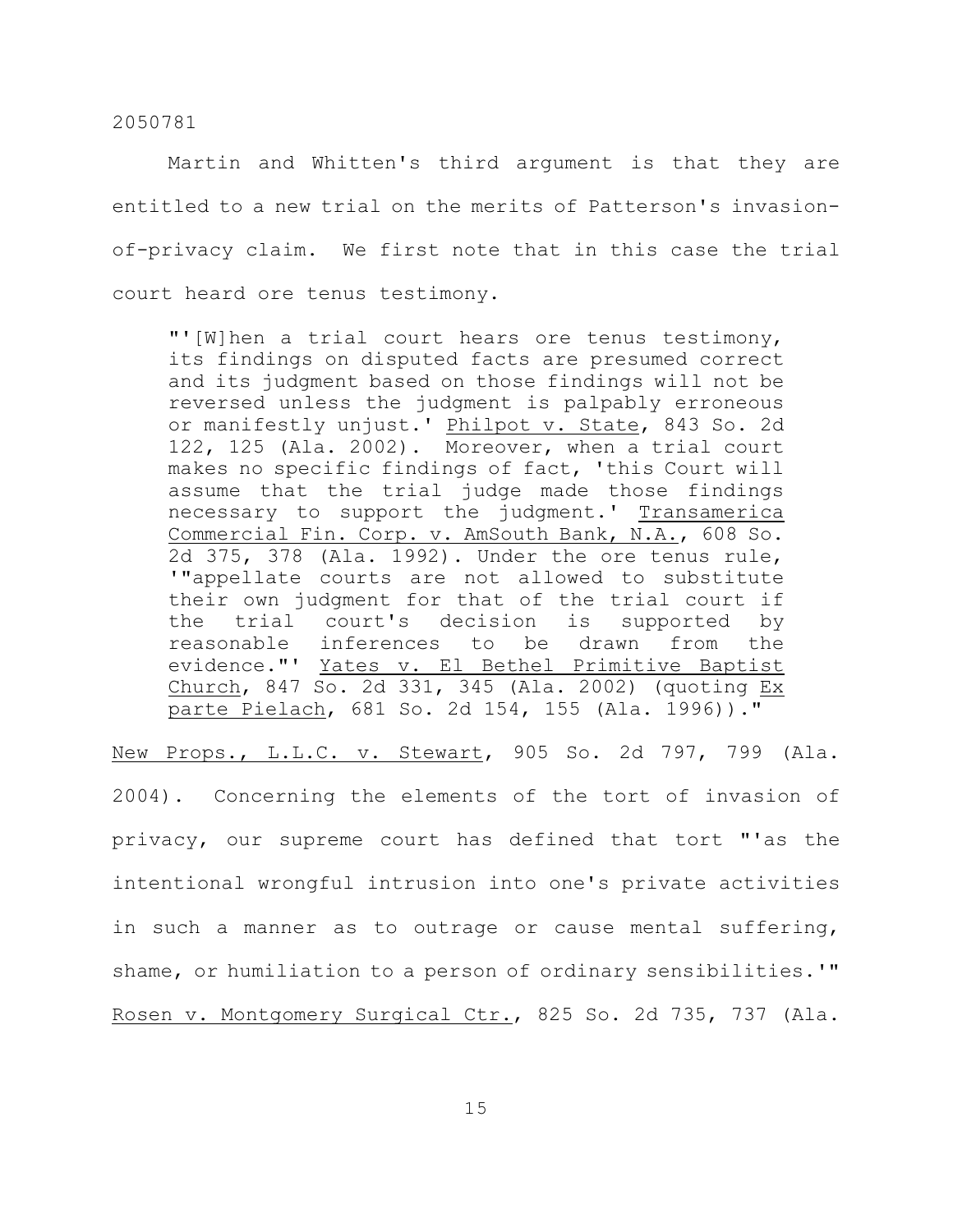2001) (quoting Carter v. Innisfree Hotel, Inc., 661 So. 2d

1174, 1178 (Ala. 1995)). Recently our supreme court stated:

"The tort of

"'invasion of privacy consists of four limited and distinct wrongs: (1) intruding into the plaintiff's physical solitude or seclusion; (2) giving publicity to private information about the plaintiff that violates ordinary decency; (3) putting the plaintiff in a false, but not necessarily defamatory, position in the public eye; or (4) appropriating some element of the plaintiff's personality for a commercial use.'

"Johnston v. Fuller, 706 So. 2d 700, 701 (Ala. 1997). Each of these categories of invasion of privacy has distinct elements, and each category establishes a separate privacy interest that may be invaded. Regions Bank v. Plott, 897 So. 2d 239 (Ala. 2004)."

S.B. v. Saint James Sch., [Ms. 1031517, Dec. 8, 2006] So. 2d , (Ala. 2006). It is clear from Patterson's complaint, and from the trial-court proceedings, that Patterson sought recovery under the first branch of the tort of invasion of privacy: intrusion into his physical solitude or seclusion. 5

 $5T$ o the extent the trial court could have been inclined to determine that Patterson sought relief on the basis that Martin's and Whitten's actions put Patterson in a false light before the public, and thus invaded his privacy under that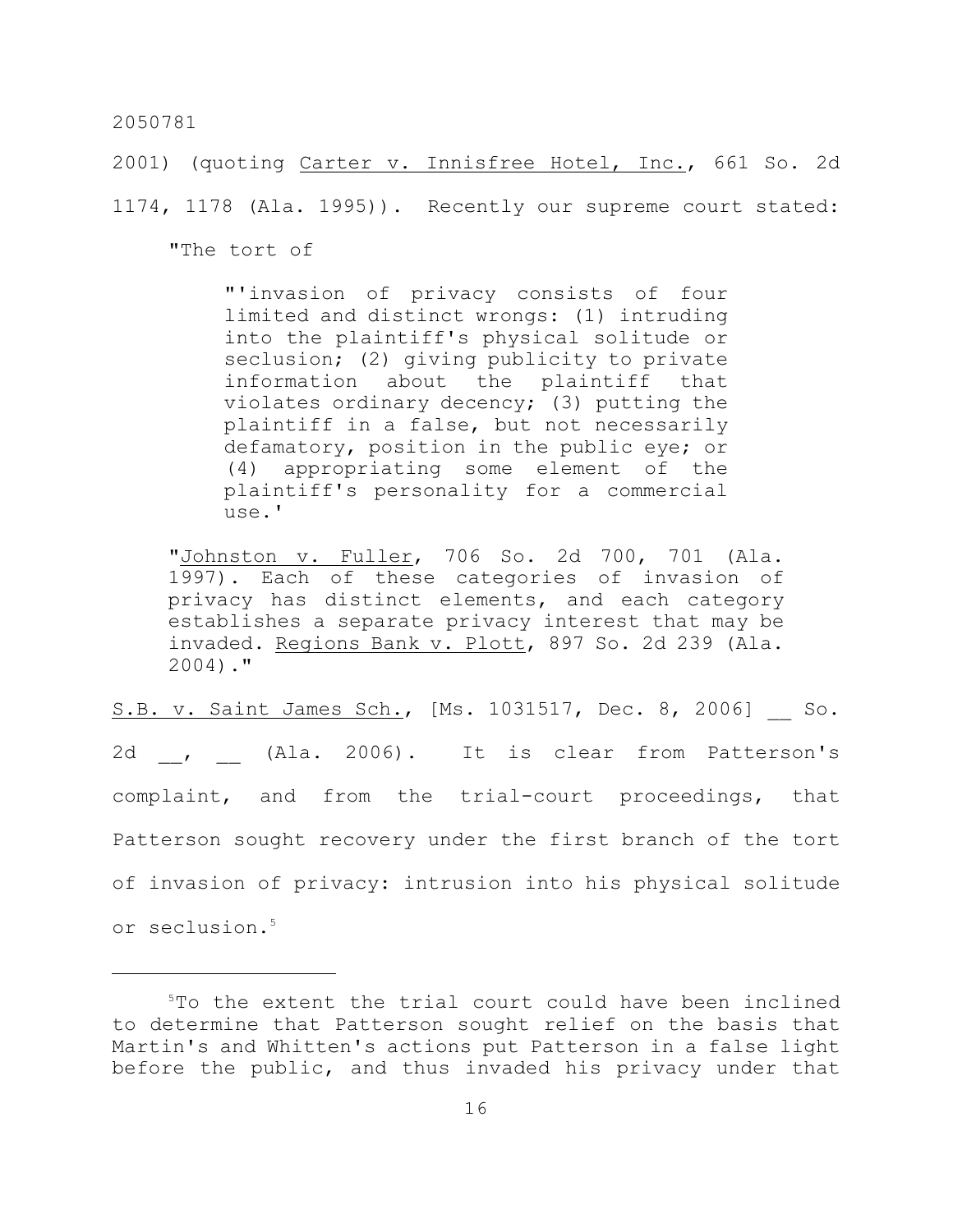"In Phillips v. Smalley Maintenance Services, Inc., 435 So. 2d 705 (Ala. 1983), this Court adopted the Restatement (Second) of Torts definition of the wrongful-intrusion branch of the invasion-of-privacy tort:

"'One who intentionally intrudes, physically or otherwise, upon the solitude or seclusion of another or his private affairs or concerns, is subject to liability to the other for invasion of his privacy, if the intrusion would be highly offensive to a reasonable person.'"

Johnston v. Fuller, 706 So. 2d 700, 702 (Ala. 1997). The

commentary to the Restatement definition of this tort adds:

"The defendant is subject to liability under the rule stated in this Section only when he has intruded into a private place, or has otherwise invaded a private seclusion that the plaintiff has thrown about his person or affairs. Thus there is no liability for the examination of a public record concerning the plaintiff, or of documents that the plaintiff is required to keep and make available for public inspection. Nor is there liability for observing him or even taking his photograph while he is walking on the public highway, since he is not then in seclusion, and his appearance is public and open to the public eye. Even in a public place,

category of the tort, we note that Patterson made no effort to indicate that any implied allegations of improper bidding or an improper relationship with the mayor's office were false. "[U]nlike defamation, truth is not an affirmative defense to a false-light claim; rather, 'falsity' is an element of the plaintiff's claim, on which the plaintiff bears the burden of proof." Regions Bank v. Plott, 897 So. 2d 239, 244 (Ala. 2004)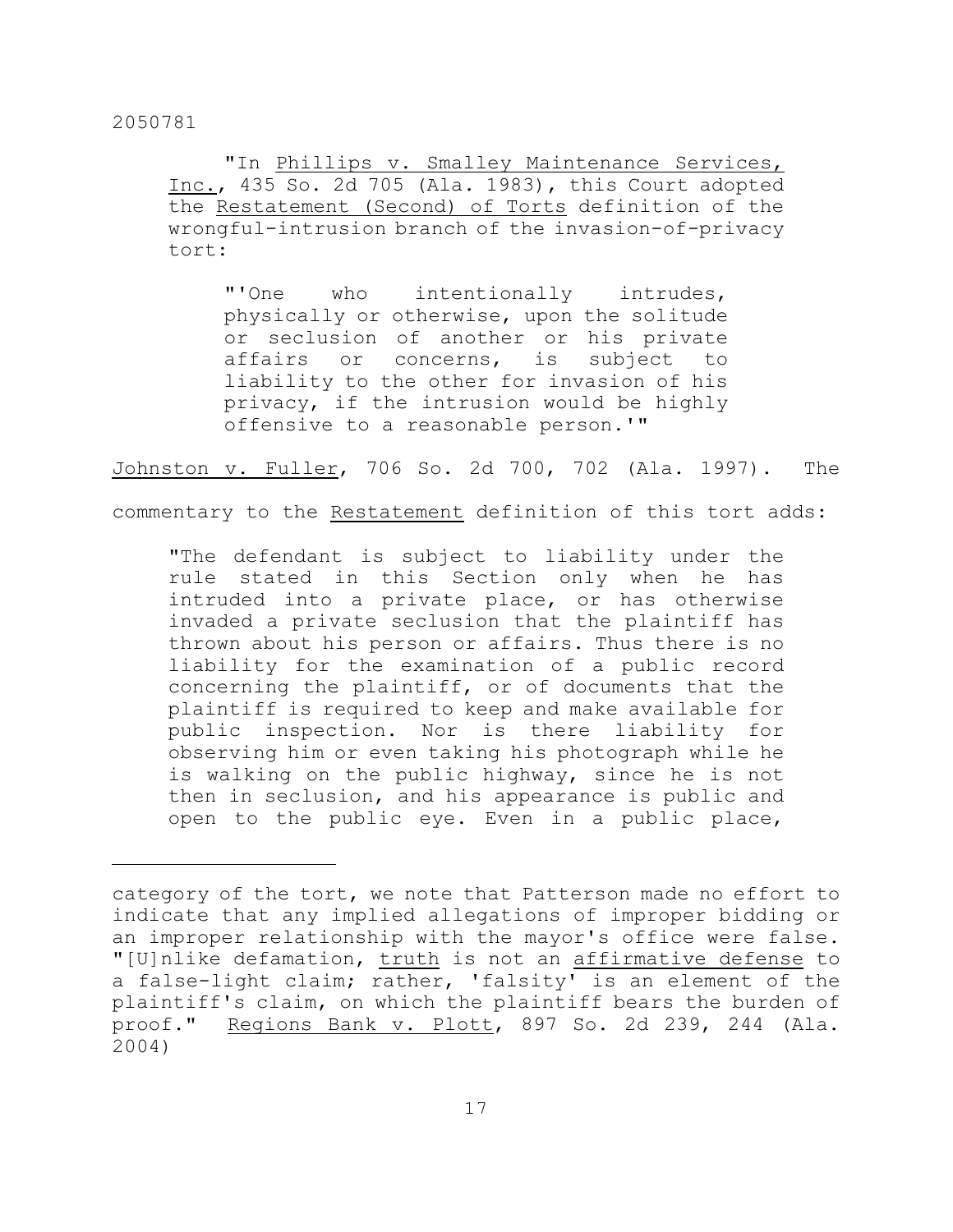however, there may be some matters about the plaintiff, such as his underwear or lack of it, that are not exhibited to the public gaze; and there may still be invasion of privacy when there is intrusion upon these matters."

Restatement (Second) of Torts § 652B (1977) cmt. c (emphasis added). This commentary is consistent with the caselaw of this state. For example, in Johnson v. Stewart, 854 So. 2d 544, 549 (Ala. 2002) (citing I.C.U. Investigations, Inc. v. Jones, 780 So. 2d 685 (Ala. 2000)), our supreme court stated that, "generally, the observation of another person's activities, when that other person is exposed to the public view, is not actionable under the wrongful-intrusion branch of the invasion-of-privacy tort." See also Key v. Compass Bank, Inc., 826 So. 2d 159, 165 (Ala. Civ. App. 2001) ("Normally, there is no liability for photographing a person in a public place."). Additionally, we note that "'[t]he thing into which there is intrusion or prying must be, and be entitled to be, private.'" Hogin v. Cottingham, 533 So. 2d 525, 531 (Ala. 1988) (W. Page Keeton et al., Prosser and Keeton on the Law of Torts, p. 855 (5th ed. 1984)). Thus, it seems that generally "surveillance is not an actionable intrusion as long as it is conducted in a reasonable and nonobtrusive manner." 77 C.J.S.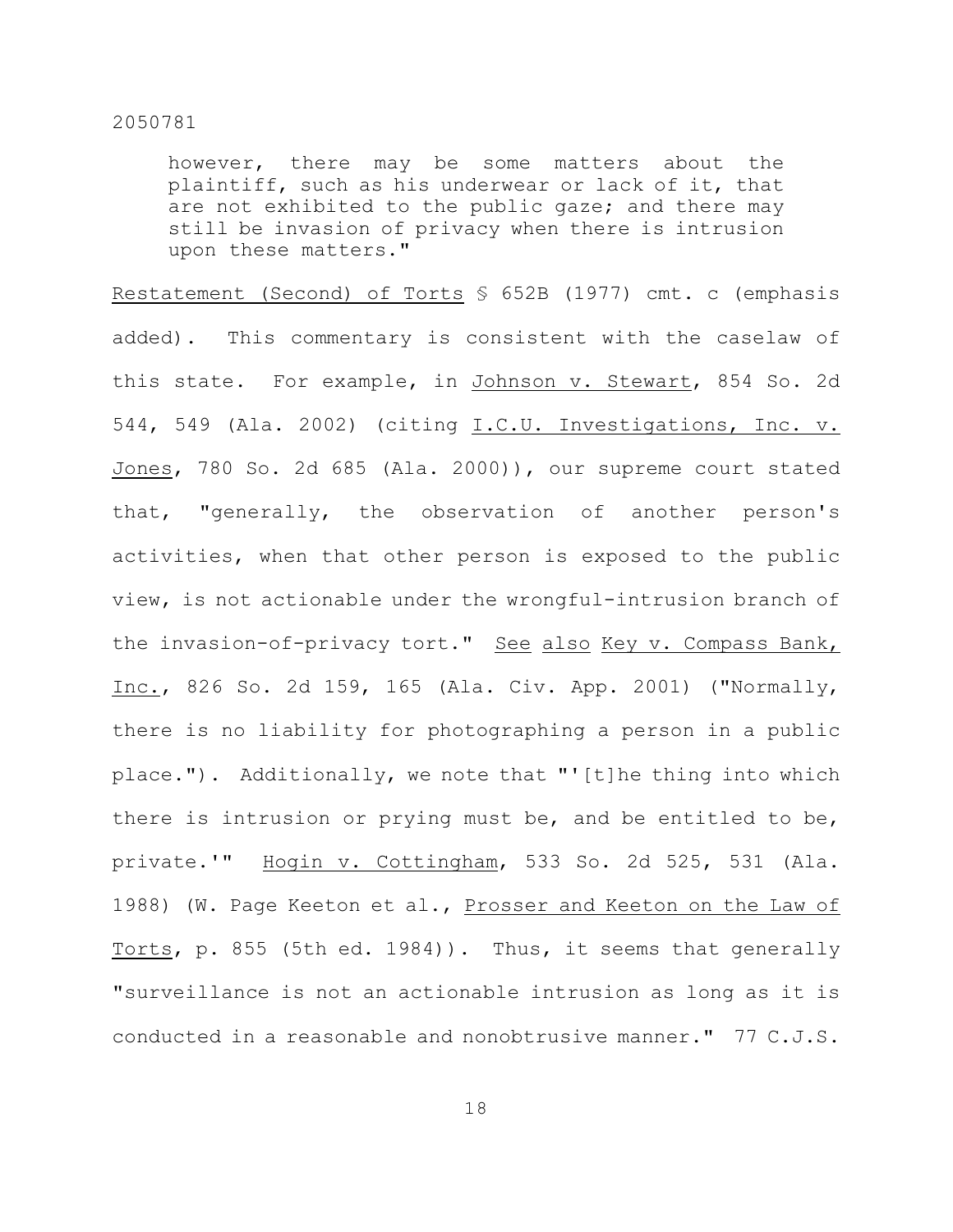Right of Privacy and Publicity § 27. See also Prosser and Keeton on the Law of Torts, p. 855 (stating that "[o]n the public street, or in any other public place, the plaintiff has no legal right to be alone; and it is no invasion of his privacy to do no more than follow him about and watch him there"). On the other hand, "[i]t is true 'that the "wrongful intrusion" privacy violation can occur in a public place, when the matter intruded upon is of a sufficiently personal nature.'" Johnson, 854 So. 2d at 549 (quoting Phillips v. Smalley Maint. Servs., Inc., 435 So. 2d 705, 711 (Ala. 1983))(emphasis added). Indeed, our courts have held that "[o]ne's emotional sanctum is certainly due the same expectations of privacy as one's physical environment." Phillips, 435 So. 2d at 711.

To summarize, a wrongful intrusion may occur in a public place, so long as the thing into which there is intrusion or prying is entitled to be private. See Phillips, supra, and Hogin, 533 So. 2d at 531 (citing Prosser and Keeton on the Law of Torts, p. 855). Assuming that the matter is entitled to be private, then the court will consider two primary factors in determining whether an intrusion is actionable: (1) the means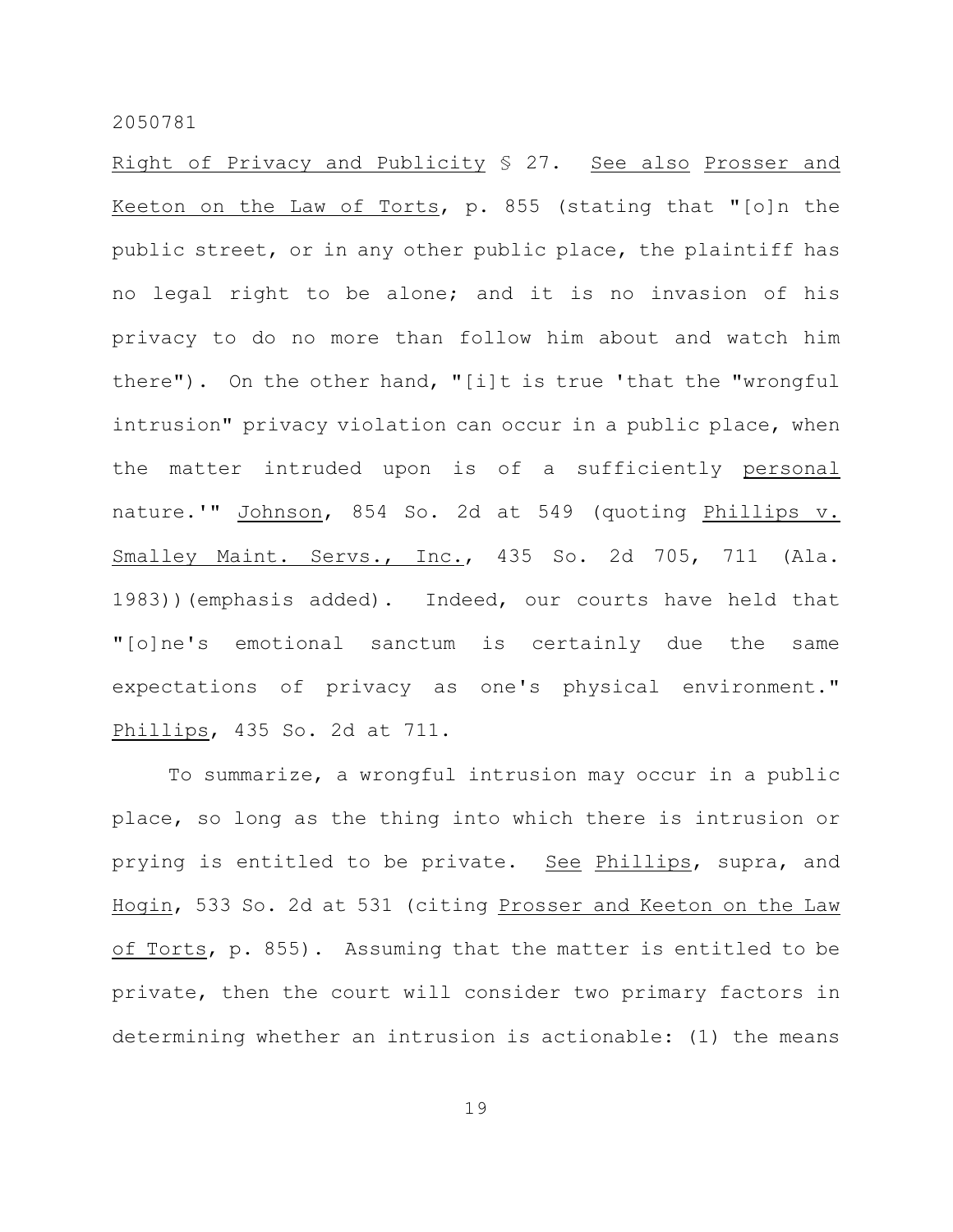used, and (2) the defendant's purpose for obtaining the information. See Hogin, 533 So. 2d at 531 (citing Prosser and Keeton on the Law of Torts, p. 855), and Johnson v. Corporate Special Servs., Inc., 602 So. 2d 385 (Ala. 1992)); see also 77 C.J.S. Right of Privacy and Publicity § 27 (2006) (citing Hogin, and stating that "[a] primary factor to be considered in determining whether there has been an intrusion is the means used"), and Jenelle Mims Marsh & Charles W. Gamble, Alabama Law of Damages § 36:38 (5th ed. 1049-50).

Applying these principles and the description in § 652B of the Restatement (Second) of Torts regarding intrusion upon seclusion, we first point out that the wrongful intrusion in this case was alleged, in essence, to have been to Patterson's emotional sanctum. The intrusion, however, was not into a matter of a sufficiently personal nature to rise to the level of a wrongful intrusion into Patterson's privacy. As an example, in contrast, in Phillips, 435 So. 2d at 711, our supreme court held that the facts of that case supported such a claim when, among other things, the plaintiff in the case had been subjected to intrusive demands, threats, and inquiries into the nature of sex between her and her husband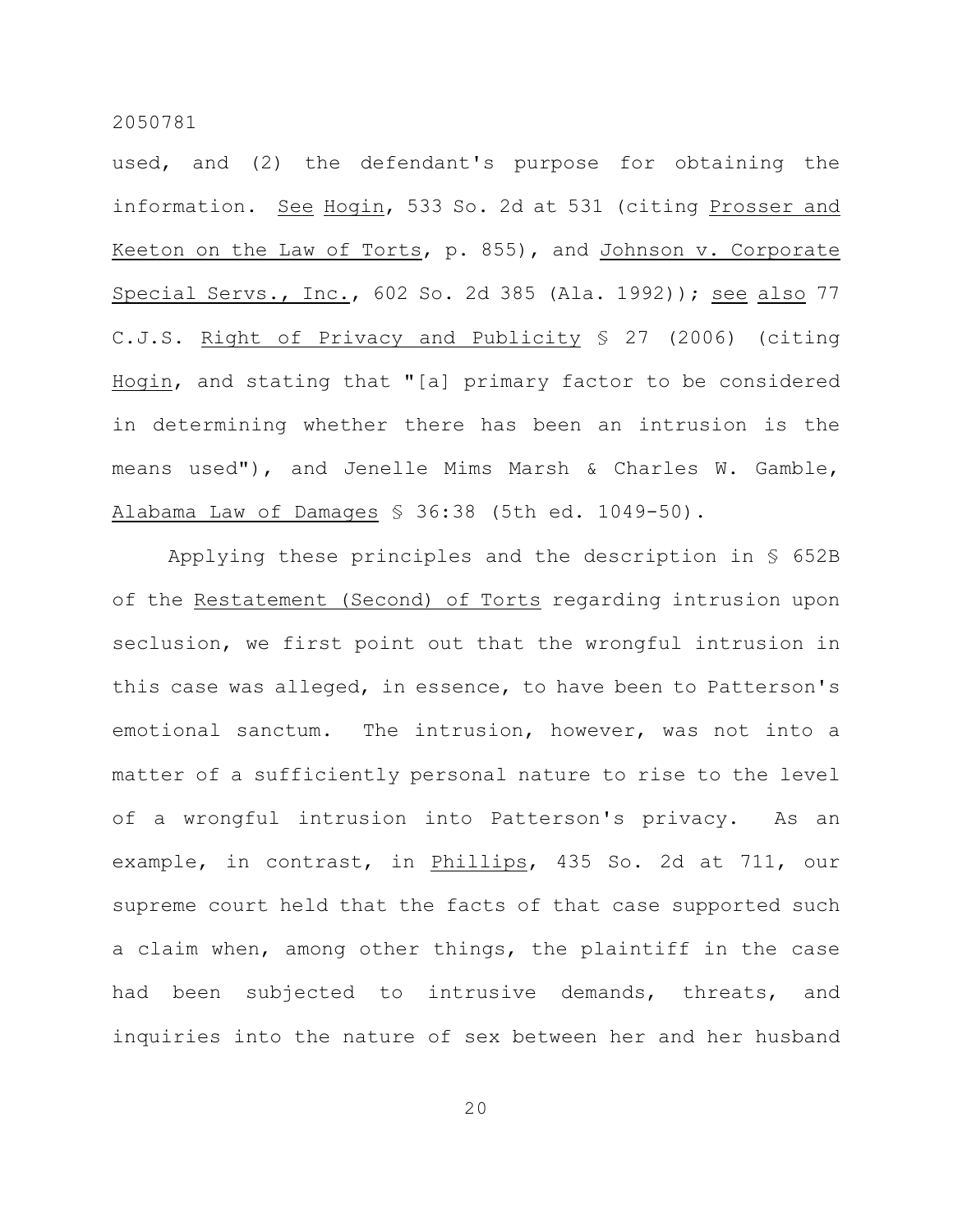–- all occurring two or three times each week while she was at her workplace. In this case no such personal inquiries or demands were made.

Even if we were to assume that the alleged intrusion into Patterson's emotional sanctum was of a sufficiently personal nature to support a claim, we would hold that in this case the methods used by Martin and Whitten to observe and perhaps film Patterson were not "highly offensive to a reasonable person." As stated in Prosser and Keeton on the Law of Torts, supra, it is clear "that there must be something in the nature of prying or intrusion, and that mere noises which disturb a church congregation, or bad manners, harsh names, and insulting gestures in public, are not enough [to state a claim for wrongful intrusion]."  $\underline{Id.}$  at 855. Granted, in some cases the frequency and persistence of unwanted intrusion may constitute a wrongful intrusion into a tort claimant's privacy. See generally Restatement (Second) of Torts § 652B cmt. d (stating as an example that it "is only when ... telephone calls are repeated with such persistence and frequency as to amount to a course of hounding the plaintiff, that [it] becomes a substantial burden to his existence, that his privacy is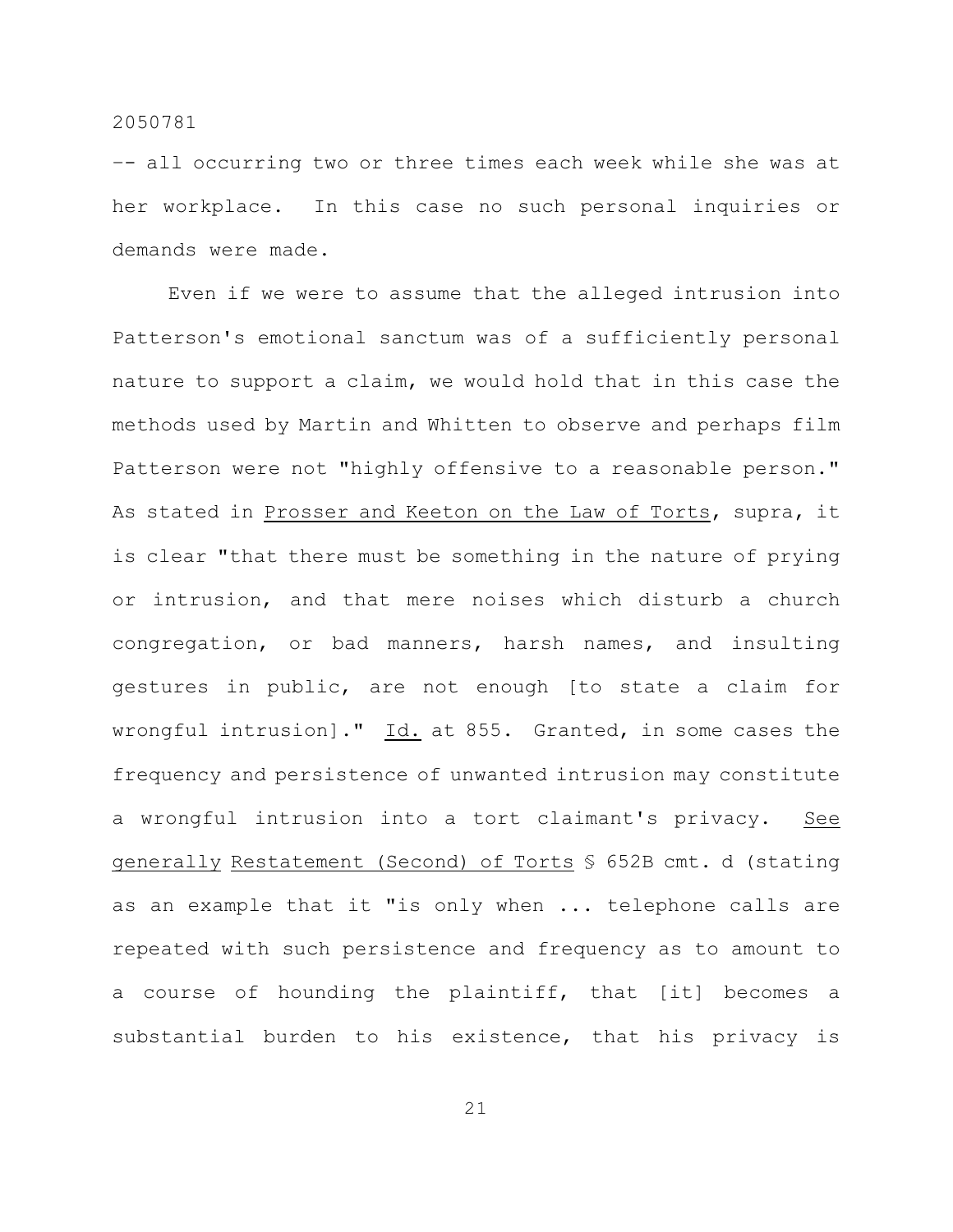invaded"). Significantly, however, the events occurring in this case took place in public, not in Patterson's home, and as such Patterson should have expected a diminished level of privacy. In contrast to the defendant's repulsive behavior in Phillips, Martin and Whitten only drove by Patterson's work site approximately six times over a period of approximately two months, honked the horn of their vehicle, yelled the mayor of Attalla's name, laughed, and indicated that they were filming him. Their conduct toward Patterson may have been annoying and immature, but it was not "highly offensive to a reasonable person." Our courts have been unwilling to create a broad privacy action, with no metes and bounds, that would extend beyond one's dwelling, papers, and private records, creating unknown dangers to unsuspecting routine inquirers. Johnson, 854 So. 2d at 548; see also Myrick v. Barron, 820 So. 2d 81, 88 (Ala. 2001) (on application for rehearing) (Houston, J., concurring specially and stating that "since at least 1997 [when Johnston v. Fuller, 706 So. 2d 700 (Ala. 1997), was decided], the invasion-of-privacy claim based upon wrongful intrusion in Alabama has been limited to one's dwelling, papers, and private records").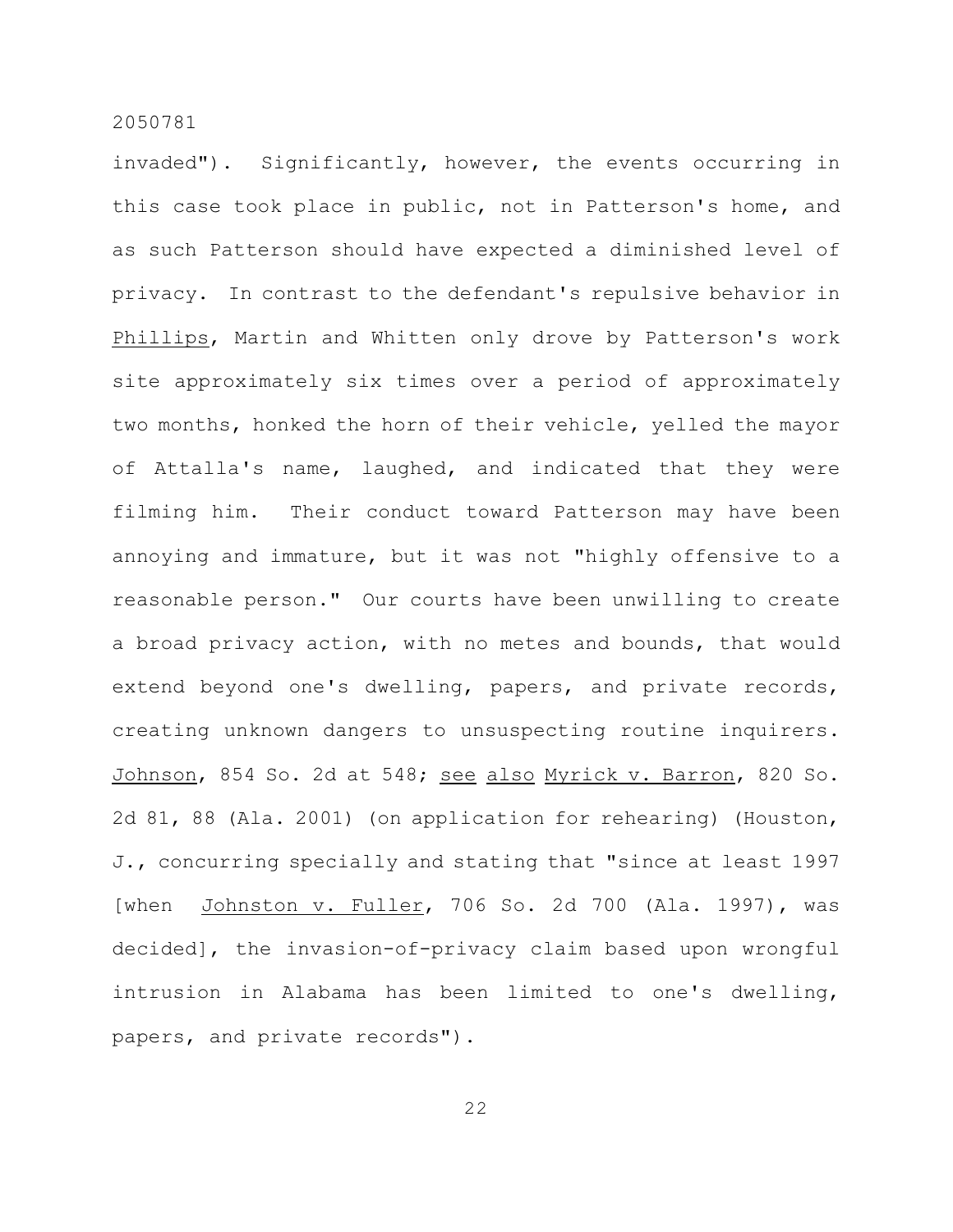Although Martin and Whitten requested a new trial, in doing so they contested the sufficiency of the evidence to support the judgment. Therefore, because we find no substantial evidence to support the judgment of the trial court on Patterson's claim of invasion of privacy, that judgment is reversed and the case is remanded for the entry of a judgment consistent with this opinion. See Discovery Zone v. Waters, 753 So. 2d 515, 518 (Ala. Civ. App. 1999).

#### Conclusion

We affirm the judgment of the trial court as to the two issues Martin and Whitten presented regarding the permanent injunction because they did not present any argument regarding the merits of the permanent injunction and because they did not show that they were prejudiced by the trial court's decision to consolidate a hearing on the merits of the injunction with the hearing on the preliminary injunction. We reverse the trial court's judgment in regard to Patterson's invasion-of-privacy claim because Martin's and Whitten's conduct did not violate a privacy right of a sufficiently personal nature to support a claim of wrongful intrusion into Patterson's privacy. Because no substantial evidence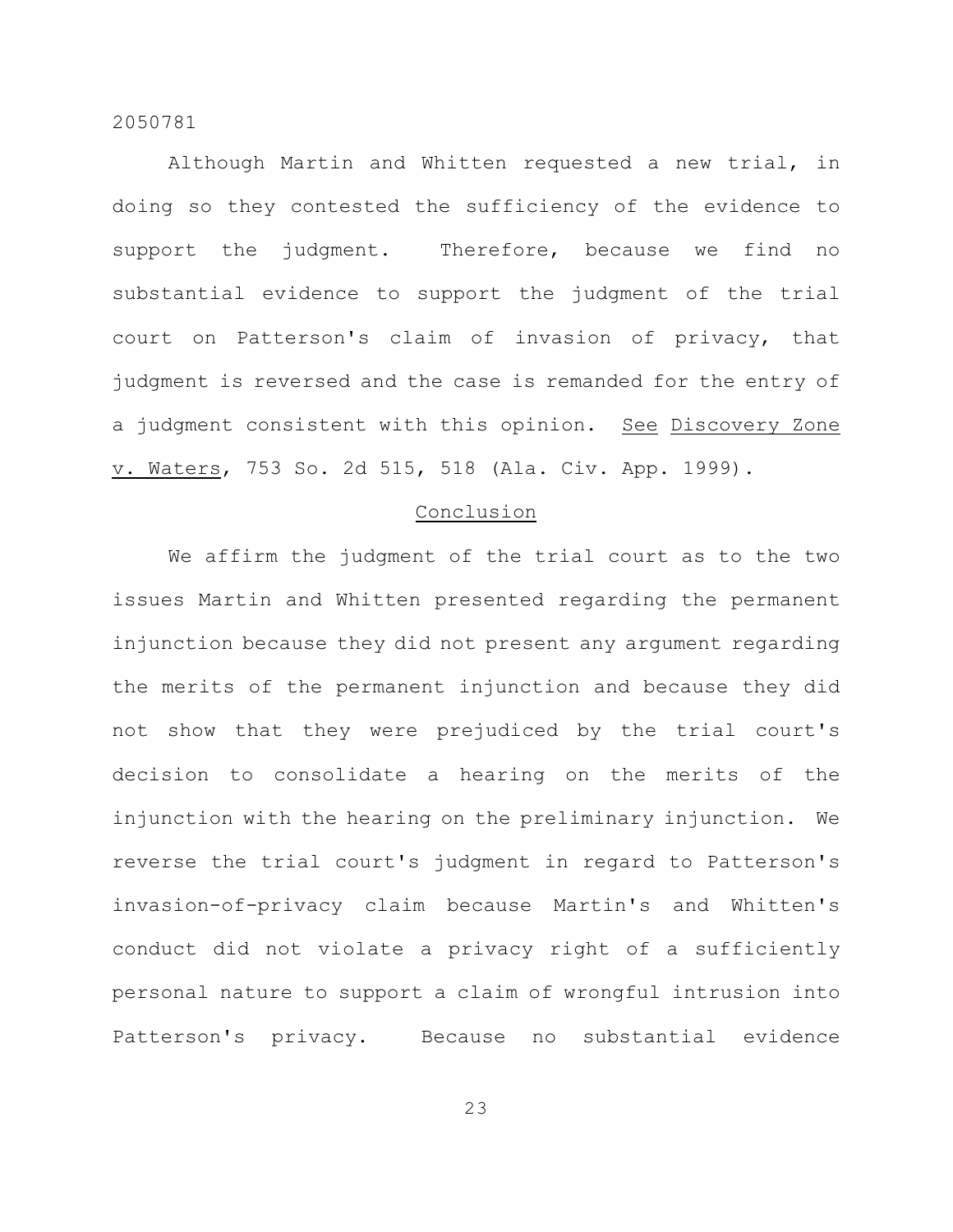supported the trial court's judgment regarding the invasionof-privacy claim, that portion of the judgment is reversed and the case is remanded for the entry of a judgment consistent with this opinion.

AFFIRMED IN PART; REVERSED IN PART; AND REMANDED.

Moore, J., concurs.

Pittman, J., concurs specially.

Thompson, P.J., concurs in the result, without writing.

Bryan, J., concurs in the result in part and dissents in part, with writing.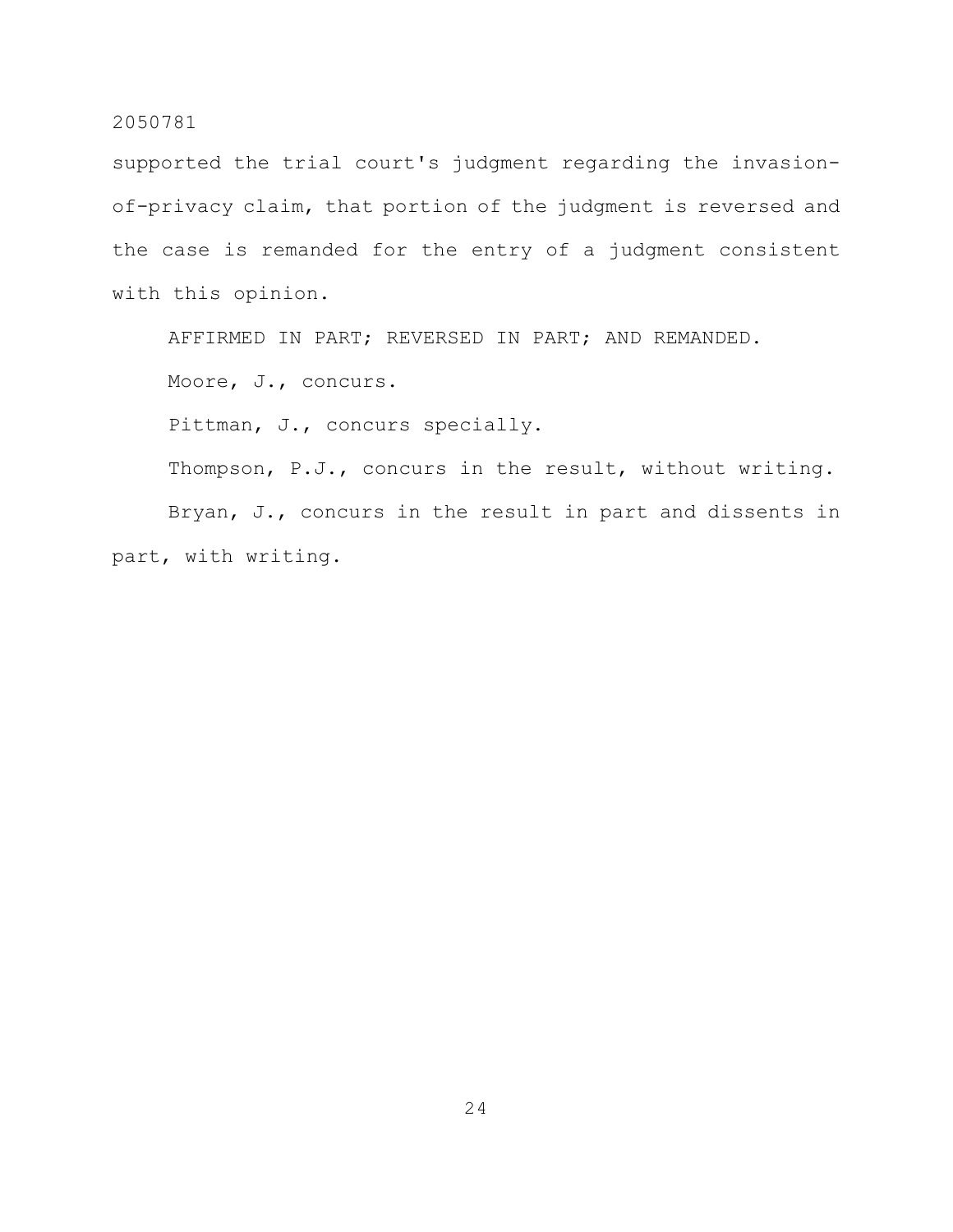PITTMAN, Judge, concurring specially.

I concur in the main opinion, but I note that it remands the cause for the entry of a judgment in favor of Harvey Martin and David Whitten even though they did not challenge the sufficiency of the evidence by means other than a newtrial motion. In King Mines Resort, Inc. v. Malachi Mining & Minerals, Inc., 518 So. 2d 714 (Ala. 1987), our Supreme Court held that if insufficiency of the evidence to support a judgment based upon a jury verdict is raised in a new-trial motion instead of in a motion under Rule 50, Ala. R. Civ. P., "the only relief that can be granted is a new trial" in the event of a reversal. 518 So. 2d at 716. However, because the judgment in this case was entered by the trial court after a nonjury trial, a new-trial motion will suffice to preserve an evidentiary-sufficiency question for appellate review (regardless of whether findings of fact are made). See New Props., L.L.C. v. Stewart, 905 So. 2d 797, 801-02 (Ala. 2004). Because there is no requirement in a nonjury setting that corresponds to the requirement prevailing in a jury setting that a party file a dispositive motion as an absolute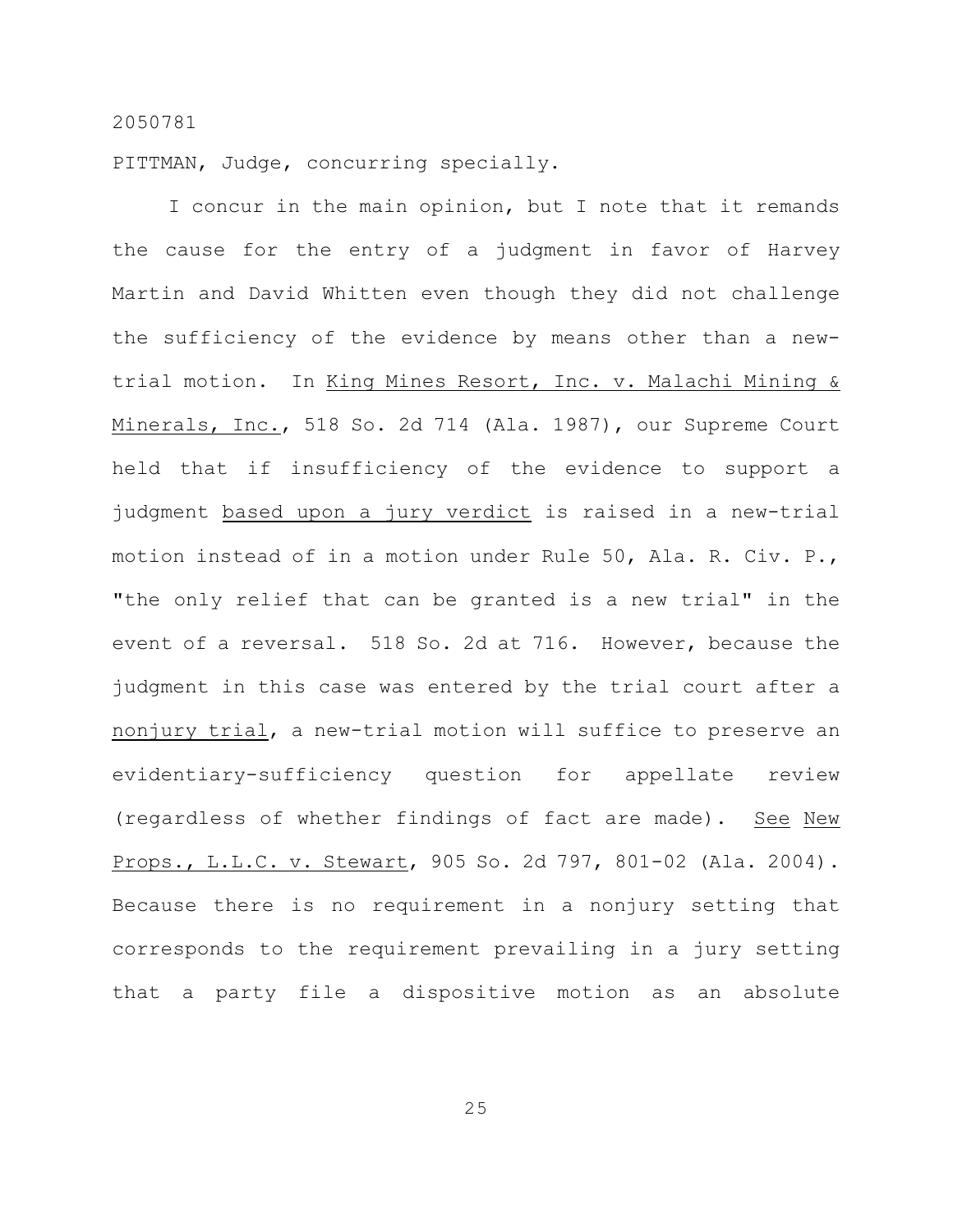prerequisite to a sufficiency challenge, King Mines does not require a new trial on remand in this case.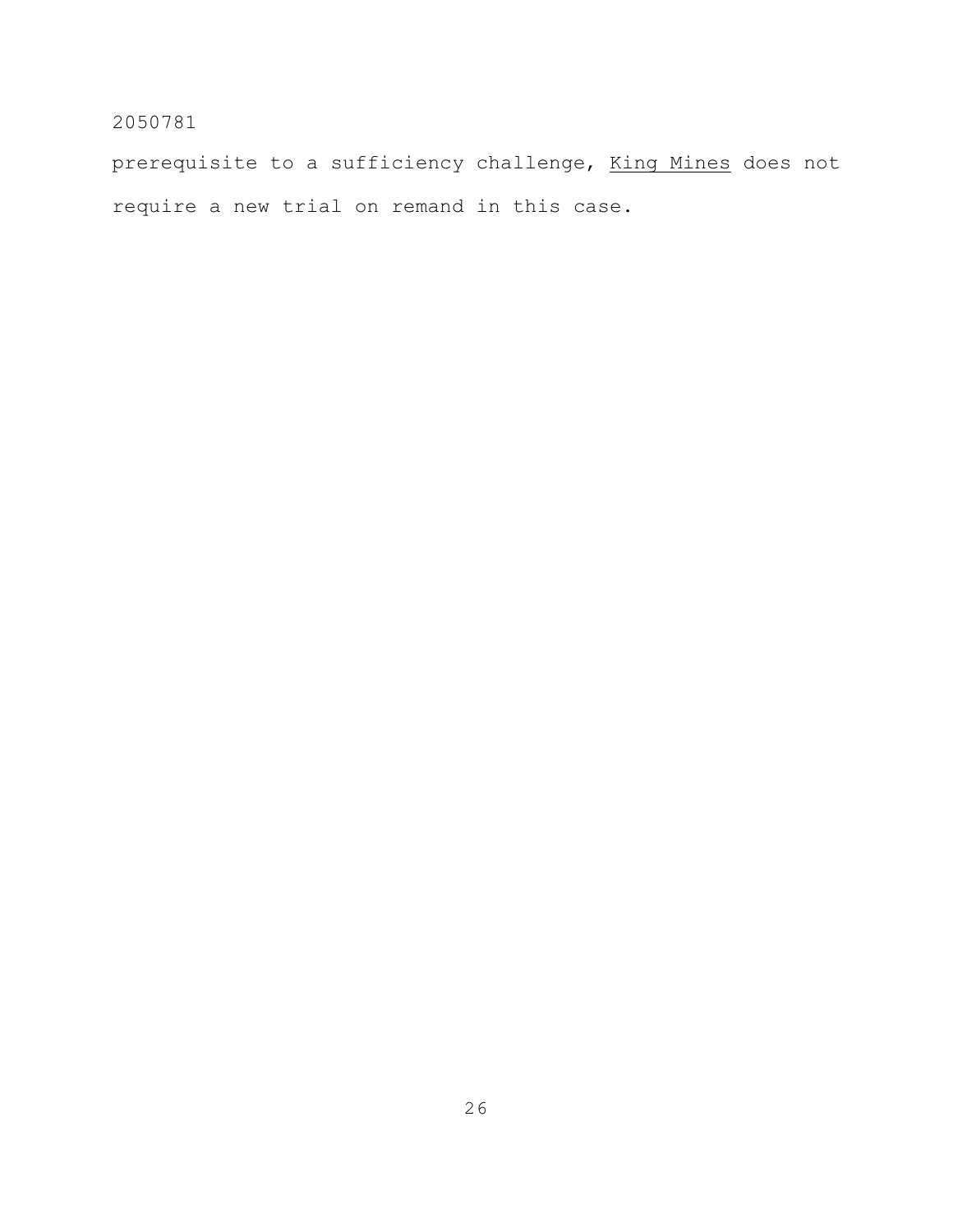BRYAN, Judge, concurring in the result in part and dissenting in part.

I respectfully dissent insofar as the main opinion reverses the judgment in favor of Robert Patterson on his invasion-of-privacy claim. On the basis of the ore tenus evidence before it, the trial court could have found that Harvey Martin and David Whitten had repeatedly shadowed Patterson for the purpose of intimidating and harassing him and that Whitten had threatened Patterson's life. That conduct is actionable under the wrongful-intrusion prong of the tort of invasion of privacy. Cf. Alabama Elec. Coop, Inc. v. Partridge, 284 Ala. 442, 445, 225 So. 2d 848, 850 (1969) (noting with approval that other jurisdictions had held that "violation of the right of privacy may be actionable where the investigation of a person being watched, shadowed, or kept under surveillance is pursued in an offensive or improper manner"). The suggestion that a reasonable person would not find Martin's and Whitten's conduct highly offensive is absurd –- indeed, the Alabama Legislature has classified such conduct as the crime of stalking, which is a felony. See § 13A-6- 90(a), Ala. Code 1975 ("A person who intentionally and